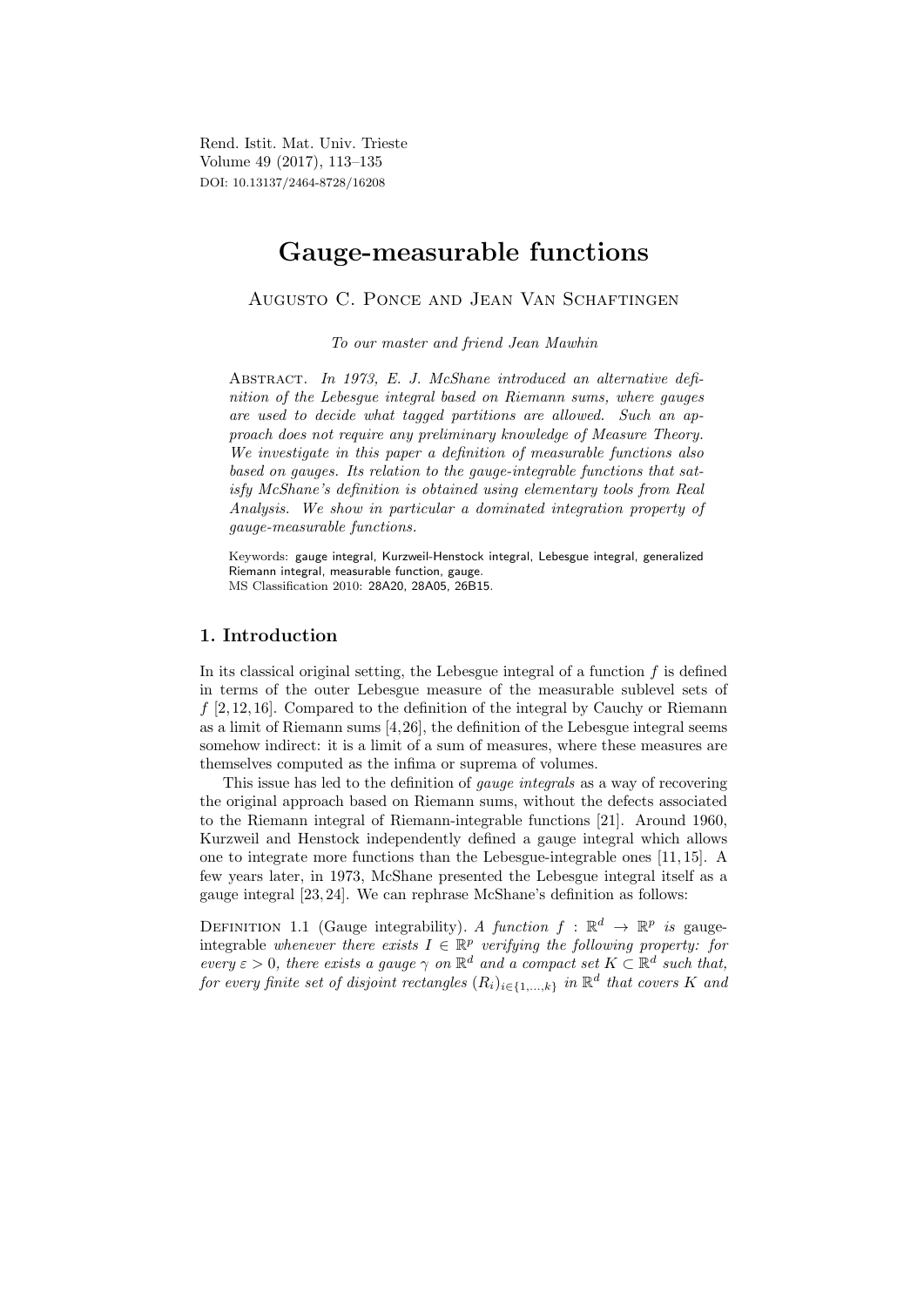every finite set of points  $(c_i)_{i \in \{1,...,k\}}$  in  $\mathbb{R}^d$  satisfying

$$
R_i \subset \gamma(c_i) \quad \text{for every } i \in \{1, \ldots, k\},
$$

one has

$$
\left|\sum_{i=1}^k f(c_i) \operatorname{vol}(R_i) - I\right| \leq \varepsilon.
$$

In this definition, a gauge  $\gamma$  on  $\mathbb{R}^d$  is a function mapping each point of  $x \in \mathbb{R}^d$ to an open set  $\gamma(x) \subset \mathbb{R}^d$  such that  $x \in \gamma(x)$ ; for example  $\gamma(x)$  might be taken to be a non-empty open ball centered at x. A rectangle  $R \subset \mathbb{R}^d$  is a set that can be written as  $R = [a_1, b_1) \times \cdots \times [a_d, b_d)$ , where  $a_1 < b_1, \ldots, a_d < b_d$  are all real numbers; its volume is the positive number vol  $(R) = (b_1 - a_1) \cdots (b_d - a_d)$ . Rectangles are *disjoint* whenever their intersection is empty, and the family  $(R_i)_{i\in\{1,\ldots,k\}}$  covers K if

$$
\bigcup_{i=1}^k R_i \supset K.
$$

The compact set  $K$  corresponds in McShane's original definition to the complement of his gauge at infinity; the equivalent formulation above avoids compactifying the Euclidean space  $\mathbb{R}^d$  and considering unbounded rectangles.

By Cousin's lemma, which is a variant of the Heine–Borel theorem, for any gauge  $\gamma$  on  $\mathbb{R}^d$  and any compact set  $K \subset \mathbb{R}^d$ , there always exists some finite set of disjoint rectangles  $(R_i)_{i\in\{1,\ldots,k\}}$  that covers K and points  $(c_i)_{i\in\{1,\ldots,k\}}$ such that  $R_i \subset \gamma(c_i)$  for every i [24, Theorem IV-3-1]. This fact ensures the uniqueness of the integral  $I$  of  $f$ , which entitles one to adopt the usual notation

$$
\int_{\mathbb{R}^d} f := I.
$$

A non-intuitive feature of the definition of the gauge integral above is that each tag  $c_i$  need not belong to the rectangle  $R_i$ . Adding this restriction gives the broader definition of integral of Kurzweil and Henstock, which is a gauge definition of the Denjoy–Perron integral for which all derivatives of one-dimensional functions are integrable on bounded intervals [9, 18, 25]. This Kurzweil–Henstock integral has been taught by Jean Mawhin at the Université catholique de Louvain (UCL) for thirty years [19, 20], continuing the Louvain tradition of cutting-edge lectures on integration theory initiated by Ch.-J. de la Vallée Poussin with the Lebesgue integral at the beginning of the 20th century [5–7,22]. The further restriction that the gauge  $\gamma(x)$  contain some uniform ball  $B_\delta(x)$  for some radius  $\delta > 0$  independent of  $x \in \mathbb{R}^d$  yields the classical Riemann integral.

Measurability of functions is not a prerequisite of McShane's definition of gauge integrability. This is an important aspect one should not neglect about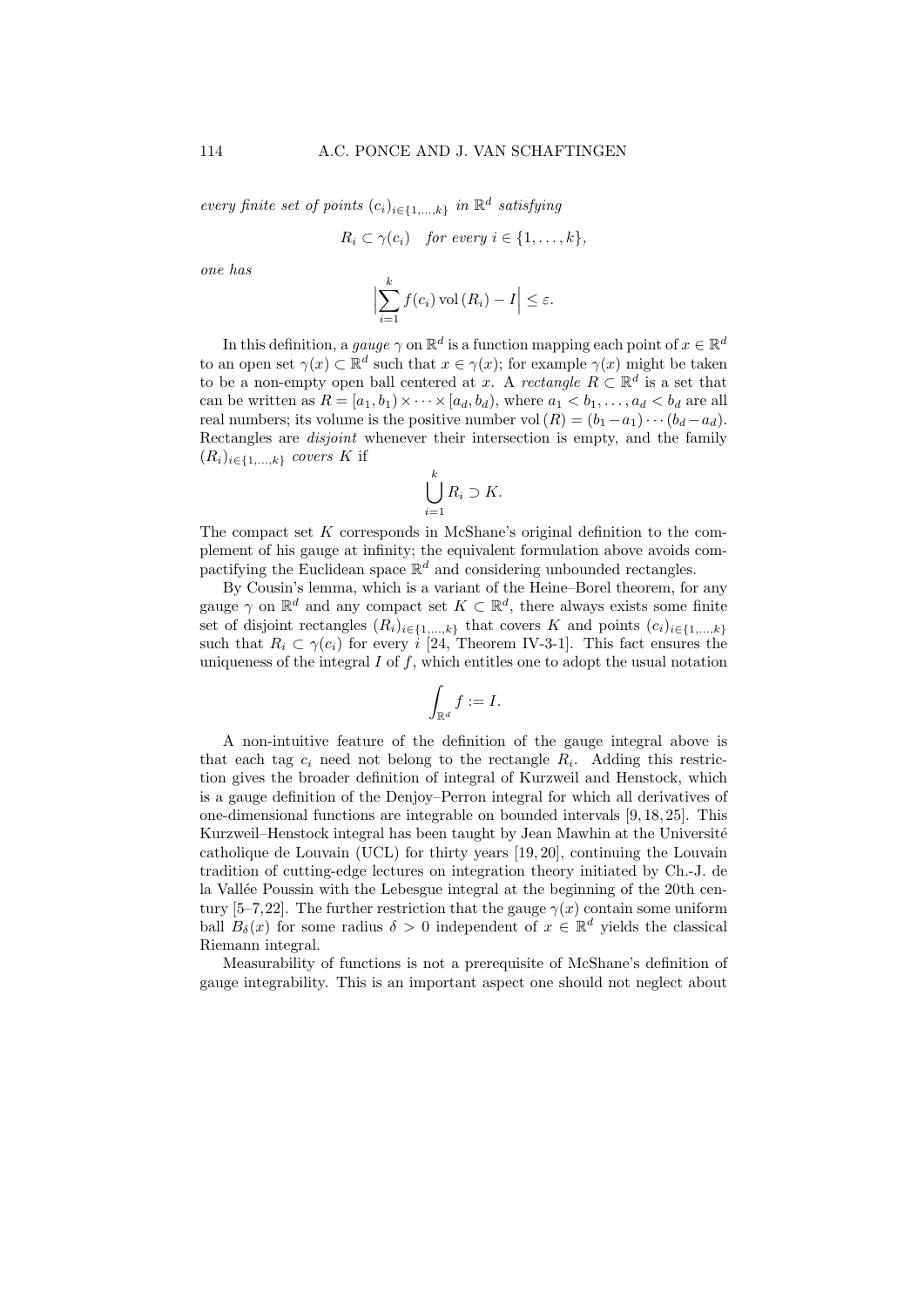the gauge integral that makes the Lebesgue integral readily available, without the need of any preliminary development of tools from Measure Theory. This is an approach we have been pursuing at UCL since 2009.

When measurability is needed to state some integrability condition, measurable functions have been defined as pointwise limits of integrable functions [24, Definition III-10-1] or almost everywhere limits of locally integrable step functions (see  $[1, \, \S19]$  and  $[17,$  Definition 3.5.3]), or in terms of measurable sets whose characteristic functions are locally integrable (see [19, §6.B] and [20, §13.7]). It thus seems that the straightforwardness of McShane's definition of the integral is lost in an ad hoc indirect definition of measurability based on the integral itself.

In order to remedy to this issue, we introduce here a direct definition of measurability of functions in terms of gauges inspired by Lusin's property for Lebesgue-measurable functions.

DEFINITION 1.2 (Gauge measurability). A function  $f : \mathbb{R}^d \to \mathbb{R}^p$  is gaugemeasurable whenever, for every  $\varepsilon > 0$  and every  $\eta > 0$ , there exists a gauge  $\gamma$ on  $\mathbb{R}^d$  such that, for every finite set of disjoint rectangles  $(R_i)_{i \in \{1,\ldots,k\}}$  in  $\mathbb{R}^d$ and every finite sets of points  $(c_i)_{i \in \{1,\ldots,k\}}$  and  $(c'_i)_{i \in \{1,\ldots,k\}}$  in  $\mathbb{R}^d$  satisfying

$$
|f(c_i)-f(c'_i)| \geq \eta \quad and \quad R_i \subset \gamma(c_i) \cap \gamma(c'_i) \quad \text{for every } i \in \{1,\ldots,k\},
$$

one has

$$
\sum_{i=1}^k \text{vol}(R_i) \leq \varepsilon.
$$

The goal of this paper is to provide various properties of gauge-measurable functions that can be deduced using elementary ideas of Real Analysis. These are well-known properties of Lebesgue-measurable functions, and both notions of measurability are equivalent, but the main message we want to emphasize is that one can obtain these properties in a self-contained approach based on gauge integrability and gauge measurability. As an example, we show in Section 5 below that these two concepts are related through the following dominatedintegrability characterization of gauge-integrable functions:

THEOREM 1.3. A function  $f : \mathbb{R}^d \to \mathbb{R}^p$  is gauge-integrable if and only if f is gauge-measurable and there exists a gauge-integrable function  $h : \mathbb{R}^d \to \mathbb{R}$  such that  $|f| \leq h$  in  $\mathbb{R}^d$ .

The paper is organized as follows. In Sections 2 and 3, we prove properties of gauge-measurable functions that can be straightforwardly obtained from the definition. Some of them will be superseded in later sections using two important properties of the gauge integral: the Absolute Cauchy criterion and the Dominated convergence theorem. In Section 4, we prove Lusin's theorem for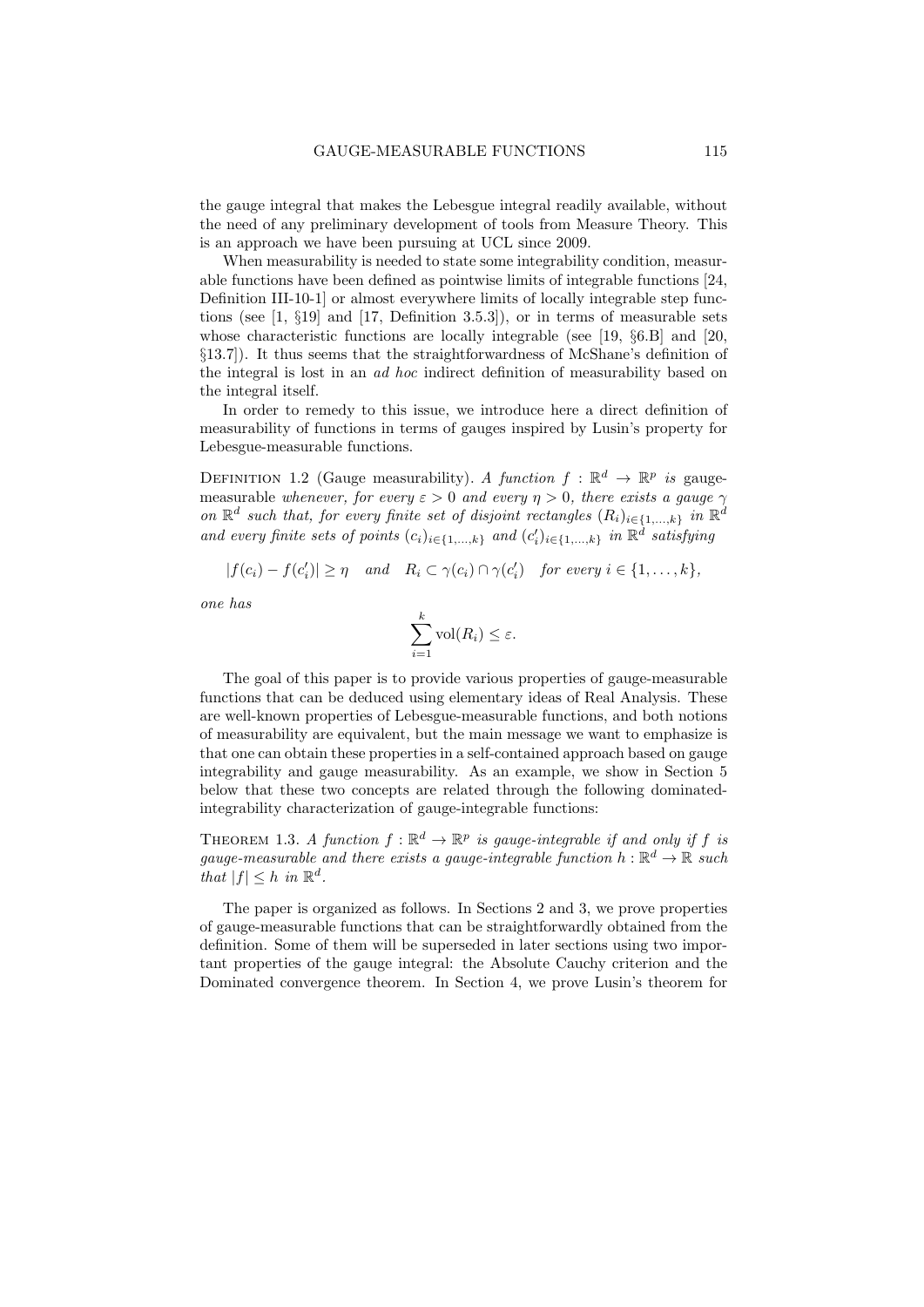gauge-measurable functions using an alternative formulation of the gauge measurability based on the inner measure of open sets in  $\mathbb{R}^d$ . We then prove Theorem 1.3 in Section 5. In Section 6, we prove the stability of gauge measurability under pointwise convergence. In Sections 7 and 8, we define gauge-measurable sets in the same spirit as for functions, and then we prove that every gaugemeasurable function is the pointwise limit of gauge-measurable step functions. We thus recover the approach which leads to the Lebesgue integral.

### 2. Elementary properties

The goal of this section is to present some properties of gauge measurability that readily follow from its definition. We begin by noting that every continuous function is gauge-measurable.

PROPOSITION 2.1 (Gauge measurability of continuous functions). If the function  $f: \mathbb{R}^d \to \mathbb{R}^p$  is continuous, then f is gauge-measurable.

*Proof.* Given a pair of points  $c_i, c'_i \in \mathbb{R}^d$ , by the triangle inequality for every  $z \in \mathbb{R}^d$  we have

$$
|f(c_i) - f(c'_i)| \le |f(z) - f(c_i)| + |f(z) - f(c'_i)|.
$$
 (1)

Using the continuity of f, we choose a gauge  $\gamma$  in such a way that the righthand side is always less than  $\eta > 0$  provided that  $\gamma(c_i) \cap \gamma(c'_i) \neq \emptyset$ . Indeed, given  $\eta > 0$ , for every  $x \in \mathbb{R}^d$  we define

$$
\gamma(x) = \left\{ z \in \mathbb{R}^d \mid |f(z) - f(x)| < \frac{\eta}{2} \right\}.
$$

In particular,  $x \in \gamma(x)$ ; since the function f is continuous, the set  $\gamma(x)$  is open. If there exists  $z \in \gamma(c_i) \cap \gamma(c'_i)$ , then by the choice of  $\gamma$  we have simultaneously

$$
|f(z) - f(c_i)| < \frac{\eta}{2}
$$
 and  $|f(z) - f(c'_i)| < \frac{\eta}{2}$ .

In view of (1), we then have

$$
|f(c_i) - f(c'_i)| < \eta.
$$

Therefore, no matter what  $\varepsilon > 0$  we take, there is no finite family of rectangles  $(R_i)_{i\in\{1,\ldots,k\}}$  that needs to be checked in Definition 1.2, so the latter is automatically satisfied by the continuous function f.  $\Box$ 

PROPOSITION 2.2 (Composition with uniformly continuous functions). If the function  $f: \mathbb{R}^d \to \mathbb{R}^p$  is gauge-measurable and the function  $\Phi: \mathbb{R}^p \to \mathbb{R}^\ell$  is uniformly continuous, then the composition  $\Phi \circ f : \mathbb{R}^d \to \mathbb{R}^\ell$  is gauge-measurable.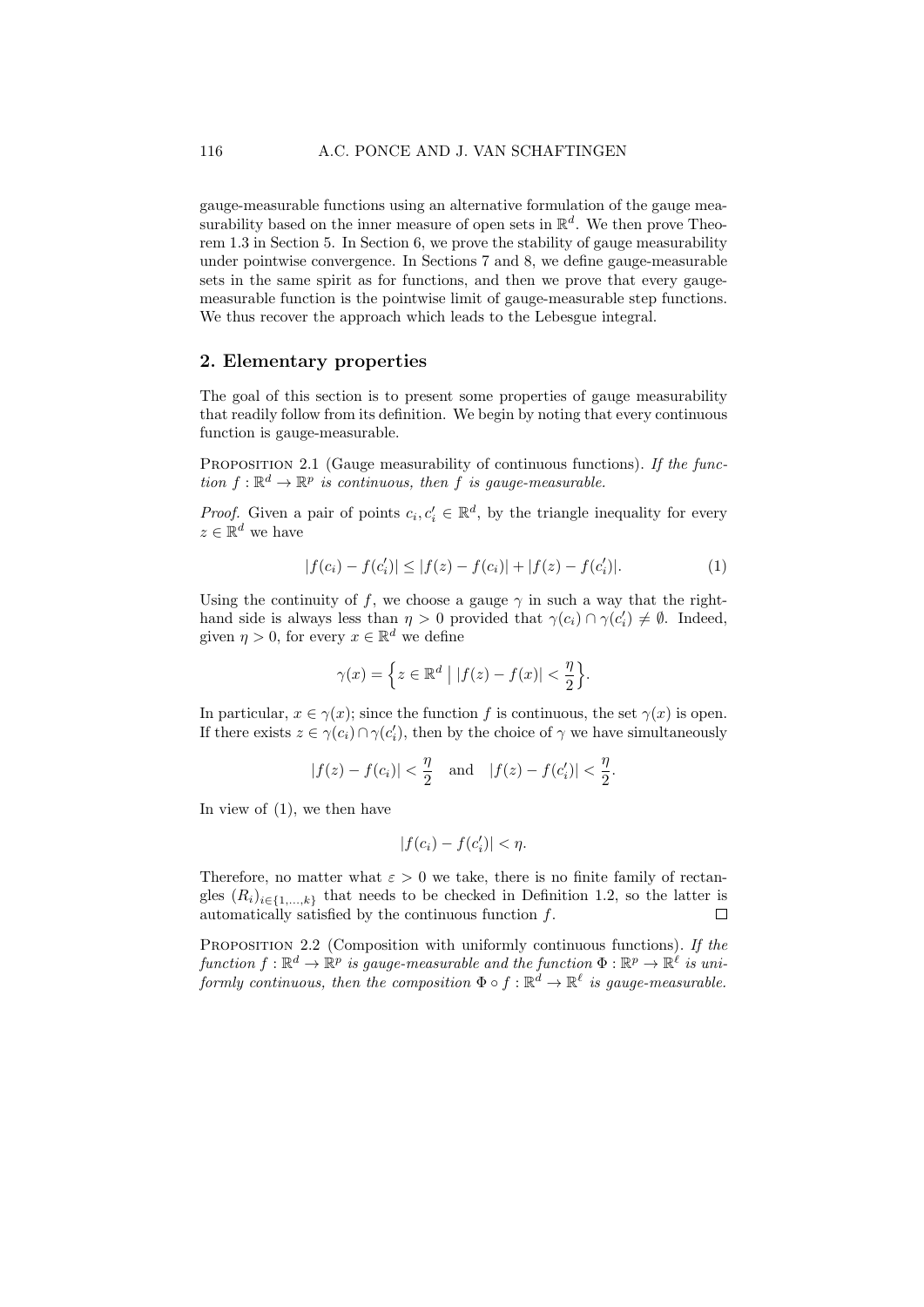This property is reminiscent of the integrability of compositions with Lipschitz functions for the gauge integral [24, Theorem II-3-1]; the class of admissible functions is larger here because gauge measurability is more qualitative than gauge integrability. As for the gauge integrability, Proposition 2.2 is not the end of the story: we prove in Section 6 using more elaborate tools that the proposition remains true when the function  $\Phi$  is merely continuous; see Proposition 6.5 below.

*Proof of Proposition 2.2.* Given  $\eta > 0$ , by definition of uniform continuity there exists  $\delta > 0$  such that, for every  $y, z \in \mathbb{R}^d$  satisfying  $|y - z| < \delta$ , one has  $|\Phi(y) - \Phi(z)| < \eta$ . This is equivalent to saying that if  $|\Phi(y) - \Phi(z)| \geq \eta$ , then  $|y - z| \ge \delta$ . Hence, for every pair of points  $c_i, c'_i \in \mathbb{R}^d$  such that

$$
|(\Phi \circ f)(c_i) - (\Phi \circ f)(c'_i)| \ge \eta,
$$
\n(2)

we have

$$
|f(c_i) - f(c'_i)| \ge \delta. \tag{3}
$$

Given  $\varepsilon > 0$ , by Definition 1.2 of gauge measurability of f with parameter  $\eta = \delta$  there exists a gauge  $\gamma$  on  $\mathbb{R}^d$  such that, for every finite set of disjoint rectangles  $(R_i)_{i \in \{1,\ldots,k\}}$  and finite sets of points  $(c_i)_{i \in \{1,\ldots,k\}}$  and  $(c'_i)_{i \in \{1,\ldots,k\}}$ in  $\mathbb{R}^d$  satisfying (2) and  $R_i \subset \gamma(c_i) \cap \gamma(c'_i)$  for every i, we have that (3) also holds for every i, and then by the choice of the gauge  $\gamma$ ,

$$
\sum_{i=1}^{k} \text{vol}(R_i) \leq \varepsilon.
$$

The function  $\Phi \circ f$  is thus gauge-measurable.

An interesting consequence of Proposition 2.2 is that the family of gaugemeasurable functions forms a vector space, and the product of two bounded gauge-measurable functions is also gauge-measurable. We provide an independent proof of these facts in the next section for the sake of clarity. The latter property concerning the product will be superseded later on by using the fact that measurability is stable under pointwise convergence, which allows one to remove the boundedness assumption of the functions; see Corollary 6.4. For the moment, we restrict ourselves to the case of uniform limits of gauge-measurable functions:

PROPOSITION 2.3 (Uniform limit). Let  $(f_n)_{n\in\mathbb{N}}$  be a sequence of gauge-measurable functions from  $\mathbb{R}^d$  to  $\mathbb{R}^p$ . If the sequence  $(f_n)_{n\in\mathbb{N}}$  converges uniformly to the function  $f : \mathbb{R}^d \to \mathbb{R}^p$ , then f is gauge-measurable.

 $\Box$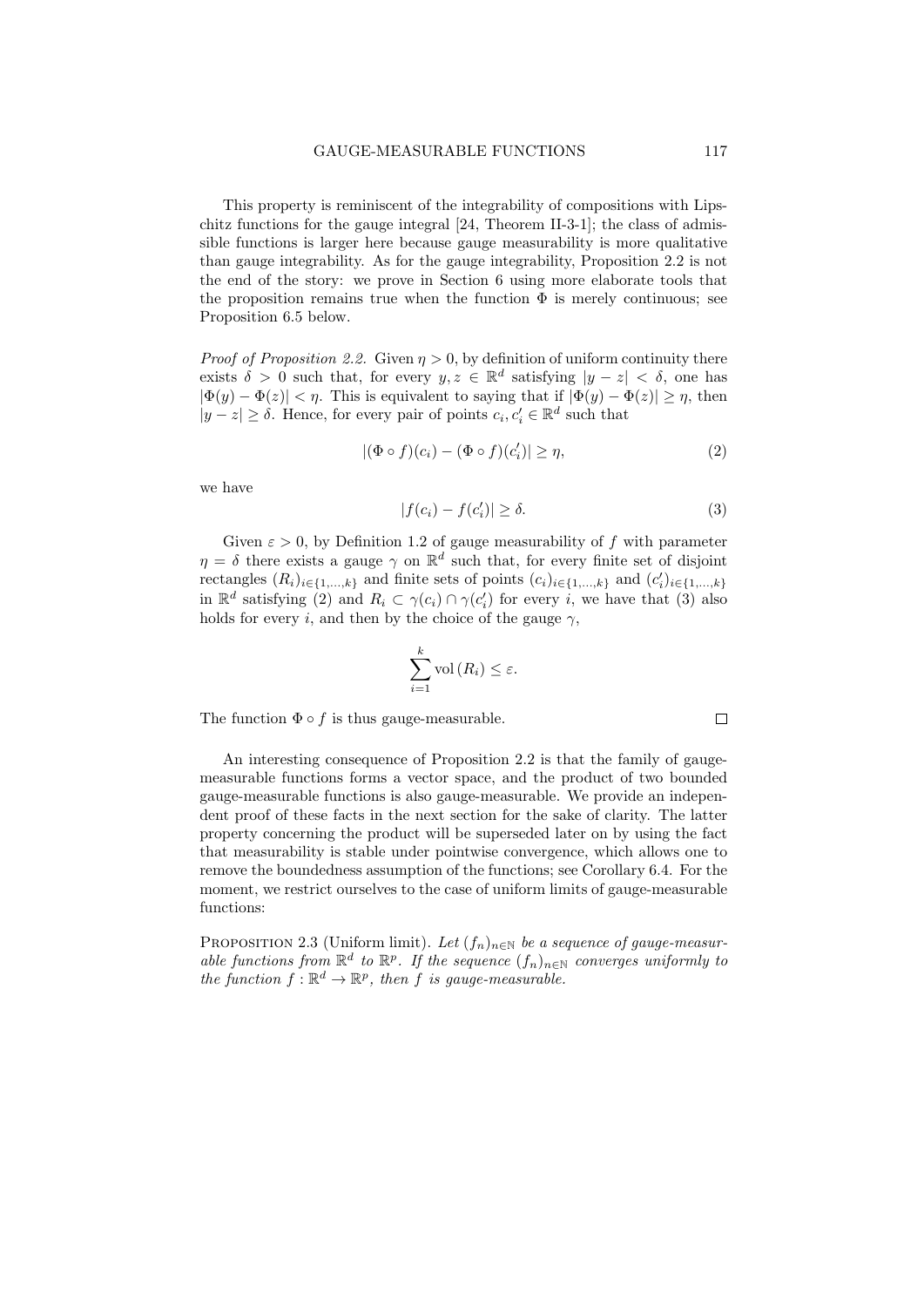*Proof.* For every pair of points  $c_i, c'_i \in \mathbb{R}^d$  and every  $n \in \mathbb{N}$ , by the triangle inequality we have

$$
|f_n(c_i) - f_n(c'_i)| \ge |f(c_i) - f(c'_i)| - |f_n(c_i) - f(c_i)| - |f_n(c'_i) - f(c'_i)|.
$$

Given  $\eta > 0$ , by the definition of uniform convergence there exists  $n \in \mathbb{N}$  such that, for every  $x \in \mathbb{R}^d$ ,  $|f_n(x) - f(x)| \leq \eta/4$ . Hence, assuming that

$$
|f(c_i) - f(c'_i)| \ge \eta,\tag{4}
$$

we have

$$
|f_n(c_i) - f_n(c'_i)| \ge \frac{\eta}{2}.
$$
 (5)

Given  $\varepsilon > 0$ , let  $\gamma$  be a gauge on  $\mathbb{R}^d$  given by the definition of gauge measurability of  $f_n$  with parameter  $\eta/2$ . For every finite set of disjoint rectangles  $(R_i)_{i\in\{1,\ldots,k\}}$  and every sets of points  $(c_i)_{i\in\{1,\ldots,k\}}$  and  $(c'_i)_{i\in\{1,\ldots,k\}}$  satisfying (4) and  $R_i \subset \gamma(c_i) \cap \gamma(c'_i)$  for every i, we then have that (5) is satisfied by  $f_n$  for every i, and then, by the choice of  $\gamma$ ,

$$
\sum_{i=1}^{k} \text{vol}(R_i) \leq \varepsilon.
$$

The function  $f$  is thus gauge-measurable.

 $\Box$ 

# 3. Algebraic stability

We show that the class of gauge-measurable functions forms a vector space:

PROPOSITION 3.1 (Linearity). If the functions  $f : \mathbb{R}^d \to \mathbb{R}^p$  and  $g : \mathbb{R}^d \to \mathbb{R}^p$ are gauge-measurable and  $\lambda \in \mathbb{R}$ , then  $f + g$  and  $\lambda f$  are gauge-measurable.

*Proof.* We focus on the proof that  $f + g$  is gauge measurable; the case of  $\lambda f$  is left as an exercise (see also Proposition 2.2). For every pair of points  $c_i, c'_i \in \mathbb{R}^d$ , by the triangle inequality we have

$$
|(f+g)(c_i)-(f+g)(c_i')| \leq |f(c_i)-f(c_i')| + |g(c_i)-g(c_i')|.
$$

Given  $\eta > 0$ , and assuming that

$$
|(f+g)(c_i) - (f+g)(c'_i)| \ge \eta,
$$
\n(6)

then we necessarily have

$$
|f(c_i) - f(c'_i)| \ge \frac{\eta}{2}
$$
 or  $|g(c_i) - g(c'_i)| \ge \frac{\eta}{2}$ . (7)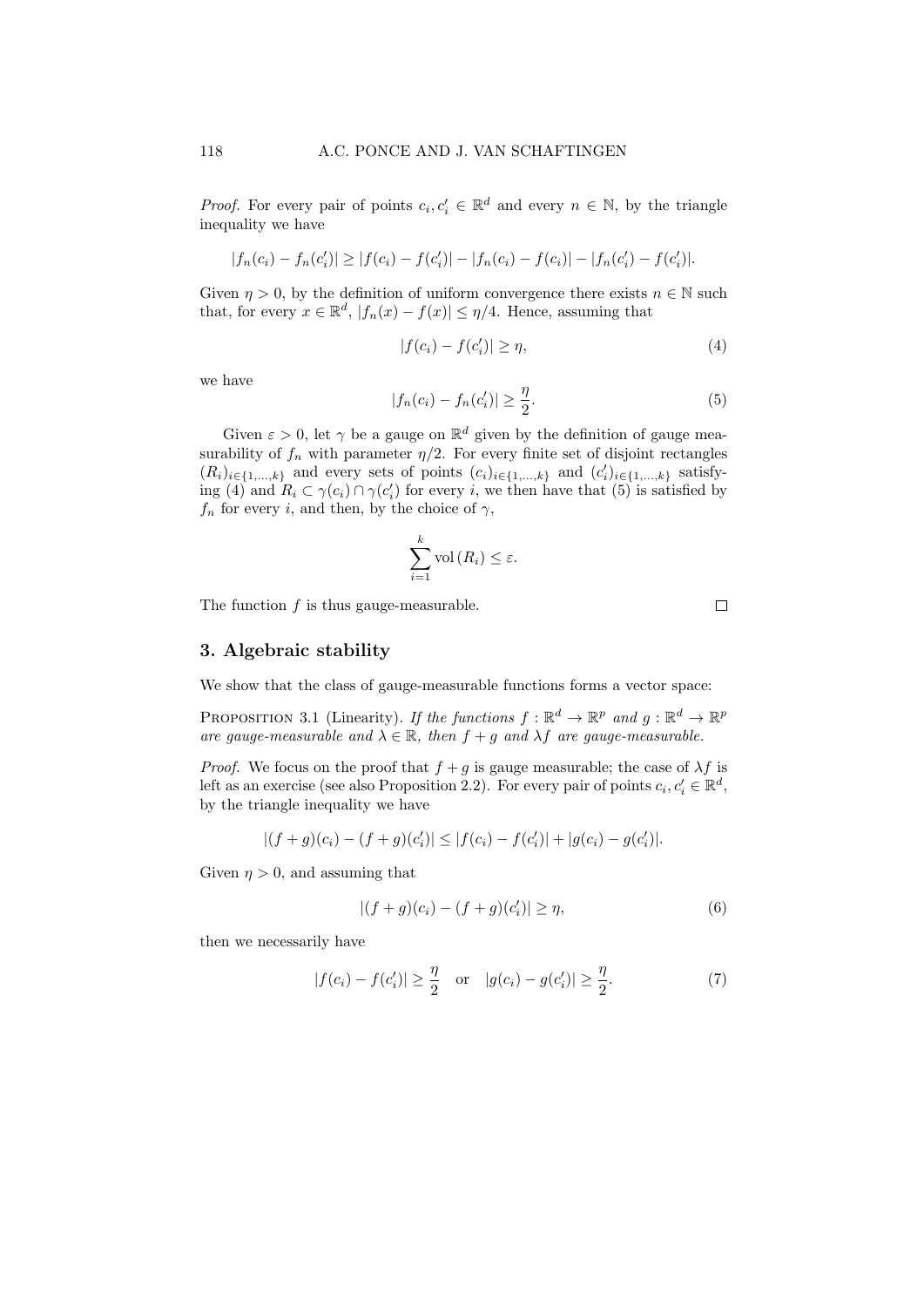Given  $\varepsilon > 0$ , let  $\gamma_1$  and  $\gamma_2$  be two gauges on  $\mathbb{R}^d$  arising from the definitions of gauge measurability of f and g, respectively, with parameters  $\varepsilon/2$  and  $\eta/2$ . Consider the gauge  $\gamma$  defined for  $x \in \mathbb{R}^d$  by  $\gamma(x) = \gamma_1(x) \cap \gamma_2(x)$ . For a finite collection of disjoint rectangles  $(R_i)_{i\in\{1,\ldots,k\}}$  and finite sets of points  $(c_i)_{i\in\{1,\ldots,k\}}$  and  $(c'_i)_{i\in\{1,\ldots,k\}}$  in  $\mathbb{R}^d$  verifying (6) and  $R_i \subset \gamma(c_i) \cap \gamma(c'_i)$  for every  $i \in \{1, \ldots, k\}$ , let us denote by  $I_1$  the set of indices i for which the first inequality in  $(7)$  holds for f and by  $I_2$  the set of indices i for which the second inequality in  $(7)$  holds for  $q$ . We can thus assert that

$$
\{1, \ldots, k\} = I_1 \cup I_2. \tag{8}
$$

We have in particular  $R_i \subset \gamma_1(c_i) \cap \gamma_1(c'_i)$  for every  $i \in I_1$ , and thus by the choice of  $\gamma_1$ ,

$$
\sum_{i\in I_1} \text{vol}\left(R_i\right) \leq \frac{\varepsilon}{2}.
$$

We also have  $R_i \subset \gamma_2(c_i) \cap \gamma_2(c'_i)$  for every  $i \in I_2$ , and thus by the choice of  $\gamma_2$ ,

$$
\sum_{i \in I_2} \text{vol}\left(R_i\right) \le \frac{\varepsilon}{2}
$$

.

Since the sets  $I_1$  and  $I_2$  cover  $\{1, \ldots, k\}$ , we deduce that

$$
\sum_{i=1}^{k} \text{vol}(R_i) \leq \frac{\varepsilon}{2} + \frac{\varepsilon}{2} = \varepsilon.
$$

Therefore, the function  $f + g$  is gauge-measurable.

Using a similar idea, one shows that the product of bounded gauge-measurable functions is also gauge-measurable. The conclusion is still true without assuming the functions are bounded, but the proof is more subtle; see Section 6.

PROPOSITION 3.2 (Product of bounded functions). If the functions  $f : \mathbb{R}^d \to$  $\mathbb{R}^p$  and  $g: \mathbb{R}^d \to \mathbb{R}$  are gauge-measurable and bounded, then fg is also gaugemeasurable.

*Proof.* Take  $M > 0$  and  $N > 0$  such that  $|f| \leq M$  and  $|g| \leq N$  in  $\mathbb{R}^d$ . Given finite sets of points  $(c_i)_{i \in \{1,\dots,k\}}$  and  $(c'_i)_{i \in \{1,\dots,k\}}$  in  $\mathbb{R}^d$ , by the triangle inequality for every  $x \in \mathbb{R}^d$  we have

$$
|(fg)(c_i) - (fg)(c'_i)| \le |f(c_i) - f(c'_i)| |g(c_i)| + |f(c'_i)| |g(c_i) - g(c'_i)|
$$
  

$$
\le N|f(c_i) - f(c'_i)| + M|g(c_i) - g(c'_i)|.
$$

Given  $\eta > 0$ , if for every  $i \in \{1, \ldots, k\}$  we have

$$
|(fg)(c_i)-(fg)(c'_i)|\geq \eta,
$$

 $\Box$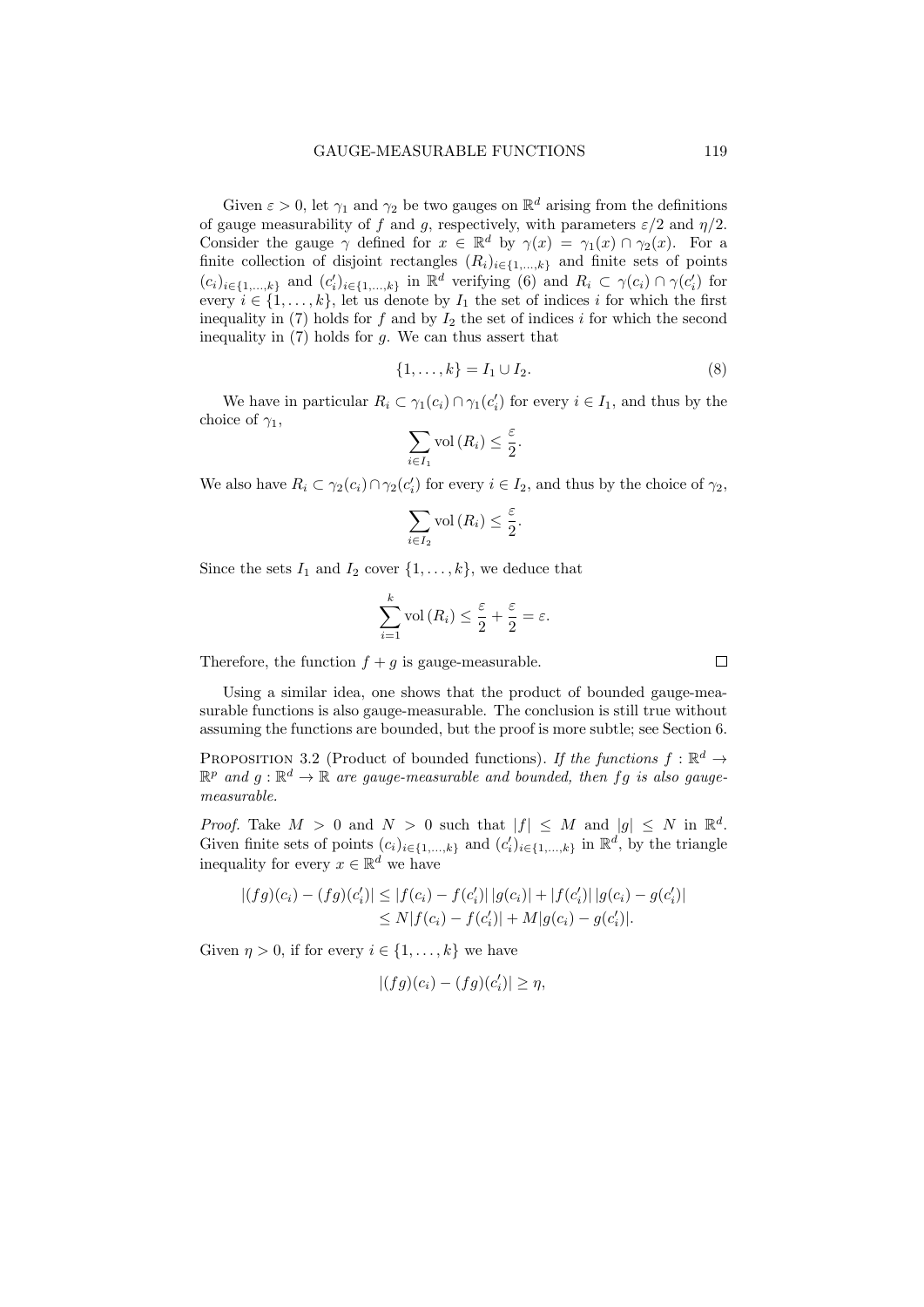then necessarily

$$
|f(c_i) - f(c'_i)| \ge \frac{\eta}{2N} \quad \text{or} \quad |g(c_i) - g(c'_i)| \ge \frac{\eta}{2M}.
$$

As in the previous proof, one defines the subsets of indices  $I_1$  and  $I_2$  accordingly, so that the counterpart of (8) also holds in this case. One can now proceed along the lines of the proof of Proposition 3.1 to deduce that  $fg$  is gaugemeasurable.  $\Box$ 

### 4. Lusin's theorem

We now relate the notion of gauge measurability with Lusin's theorem, which trivially extends Proposition 2.1 that is valid for continuous functions:

PROPOSITION 4.1 (Lusin's theorem). A function  $f : \mathbb{R}^d \to \mathbb{R}^p$  is gauge-measurable if and only if, for every  $\varepsilon > 0$ , there exists a closed set  $C \subset \mathbb{R}^d$  such that the restriction  $f|_C$  is continuous and the inner measure of the open set  $\mathbb{R}^d \setminus C$  satisfies  $\mu(\mathbb{R}^d \setminus C) \leq \varepsilon$ .

We recall the notion of inner measure of an open set  $U \subset \mathbb{R}^d$ :

$$
\mu(U) := \sup \Big\{ \sum_{i=1}^k \text{vol}(R_i) \mid (R_i)_{i \in \{1, \dots, k\}} \text{ is a family of disjoint rectangles} \text{ contained in } U \Big\}.
$$

Observe that  $\mu$  is nondecreasing and countably subadditive. The quantity  $\mu(U)$ is unchanged if the supremum is computed over the smaller class of disjoint rectangles  $(S_i)_{i \in \{1,\ldots,k\}}$  such that  $\bar{S}_i \subset U$  for every  $i \in \{1,\ldots,k\}$ . The reason is that for any number  $0 < \theta < 1$  one can construct a rectangle  $S_i$  such that  $\overline{S}_i \subset R_i$  and vol  $(S_i) \ge \theta$  vol  $(R_i)$ , which gives

$$
\theta \sum_{i=1}^{k} \text{vol}(R_i) \leq \sum_{i=1}^{k} \text{vol}(S_i) \leq \sum_{i=1}^{k} \text{vol}(R_i).
$$

Lusin's theorem above gives the equivalence between gauge measurability and the measurability in the sense of Bourbaki, defined in terms of Lusin's property [3, Definition IV-§5-1]. To prove Proposition 4.1 above, we rely on the following lemma which reformulates Definition 1.2 without relying on tagged partitions:

LEMMA 4.2 (Gauge-intersection characterization). The function  $f : \mathbb{R}^d \to \mathbb{R}^p$ is gauge-measurable if and only if, for every  $\varepsilon > 0$  and every  $\eta > 0$ , there exists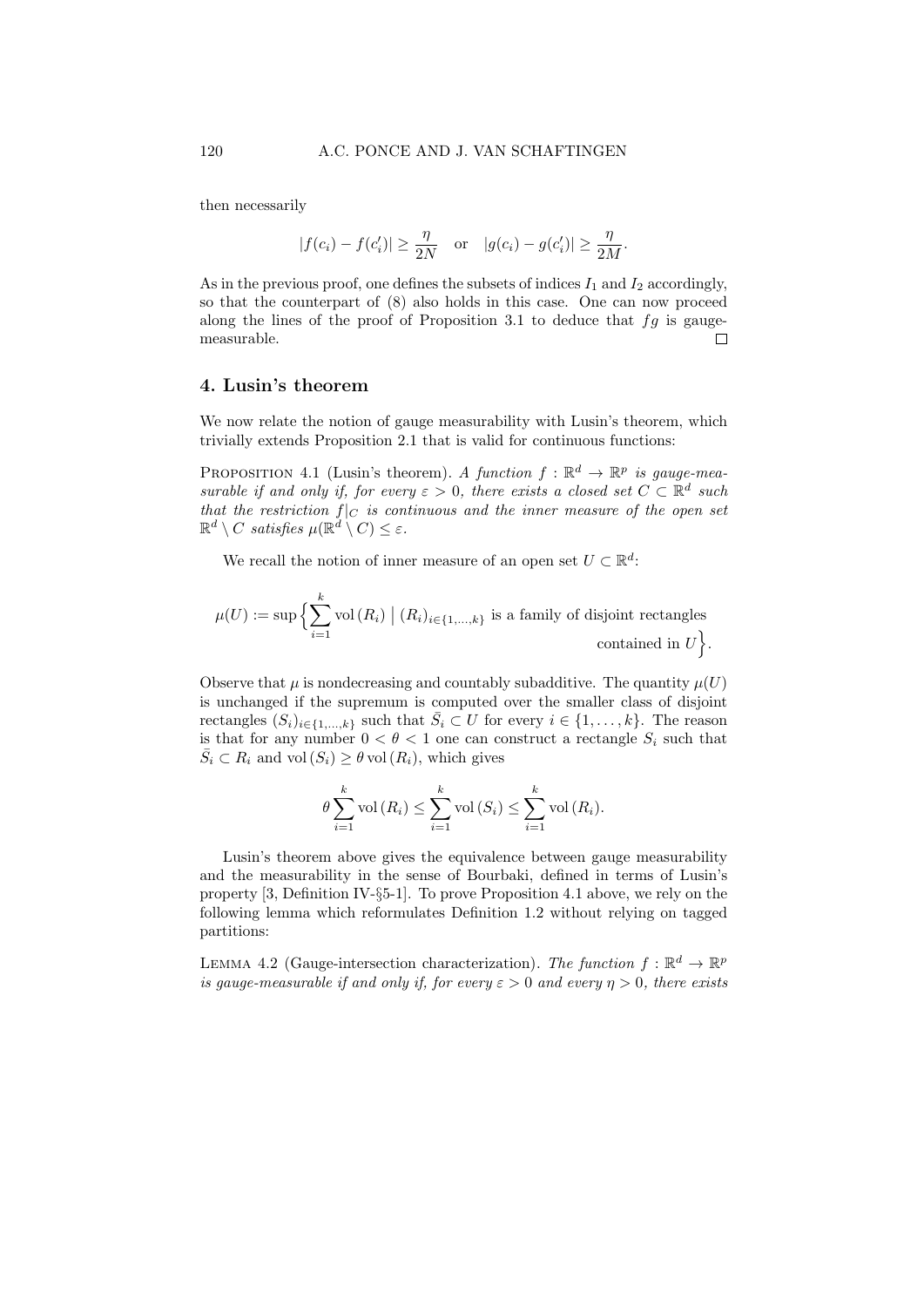a gauge  $\gamma$  on  $\mathbb{R}^d$  such that the open set

$$
U_{\gamma,\eta} := \bigcup_{\substack{x,z \in \mathbb{R}^d \\ |f(x)-f(z)| \geq \eta}} \left(\gamma(x) \cap \gamma(z)\right)
$$

satisfies  $\mu(U_{\gamma,n}) \leq \varepsilon$ .

A byproduct of Lemma 4.2 is the invariance of gauge measurability under bi-Lipschitz homeomorphisms of  $\mathbb{R}^d$ , which include isometries.

*Proof of Lemma 4.2.* " $\Longleftarrow$ ". Given  $\eta > 0$  and a gauge  $\gamma$  on  $\mathbb{R}^d$ , take a finite disjoint family of rectangles  $(R_i)_{i\in\{1,\ldots,k\}}$  and finite sets of points  $(c_i)_{i\in\{1,\ldots,k\}}$ and  $(c'_i)_{i \in \{1,\ldots,k\}}$  in  $\mathbb{R}^d$  such that

$$
|f(c_i) - f(c'_i)| \ge \eta \quad \text{and} \quad R_i \subset \gamma(c_i) \cap \gamma(c'_i) \quad \text{for every } i.
$$

In particular,  $R_i \subset \gamma(c_i) \cap \gamma(c'_i) \subset U_{\gamma,\eta}$ , hence by definition of the inner measure  $\mu(U_{\gamma,\eta})$  we have

$$
\sum_{i=1}^{k} \text{vol}\left(R_{i}\right) \leq \mu(U_{\gamma,\eta}).
$$

To conclude it suffices to choose the gauge  $\gamma$  so that, for any given  $\varepsilon > 0$ , we have  $\mu(U_{\gamma,\eta}) \leq \varepsilon$ .

" $\implies$ ". Assume that the function f is gauge-measurable, and let  $\gamma$  be a gauge on  $\mathbb{R}^d$  given by Definition 1.2 for some  $\varepsilon > 0$  and  $\eta > 0$ . Let  $(R_i)_{i \in \{1,\dots,k\}}$ be a finite family of disjoint rectangles contained in  $U_{\gamma,\eta}$ . By the remark following the definition of the inner measure  $\mu$ , we may restrict our attention to the case where  $\bar{R}_i \subset U_{\gamma,\eta}$  for every i. Then, by compactness of  $\bar{R}_i$ , the rectangle  $R_i$  can be covered by a finite collection of sets of the form  $\gamma(x) \cap \gamma(z)$ such that  $x, z \in \mathbb{R}^d$  and  $|f(x) - f(z)| \geq \eta$ . By a suitable subdivision of the rectangles  $(R_i)_{i \in \{1,\ldots,k\}}$  into smaller rectangles, which does not change their total volume, we can thus assume without loss of generality that, for every  $i \in \{1, \ldots, k\}$ , there exist points  $x, z \in \mathbb{R}^d$  such that

$$
R_i \subset \gamma(x) \cap \gamma(z)
$$
 and  $|f(x) - f(z)| \ge \eta$ .

Such a subdivision is allowed since the points  $x$  and  $z$  are not required to belong to  $R_i$ . We then choose  $c_i = x$  and  $c'_i = z$ . The finite sets of points  $(c_i)_{i\in\{1,\ldots,k\}}$  and  $(c'_i)_{i\in\{1,\ldots,k\}}$  satisfy the conditions of Definition 1.2, and we deduce that

$$
\sum_{i=1}^{k} \text{vol}(R_i) \leq \varepsilon.
$$

Since the family of rectangles  $(R_i)_{i\in\{1,\ldots,k\}}$  is chosen arbitrarily, we thus have that  $\mu(U_{\gamma,\eta}) \leq \varepsilon$ .  $\Box$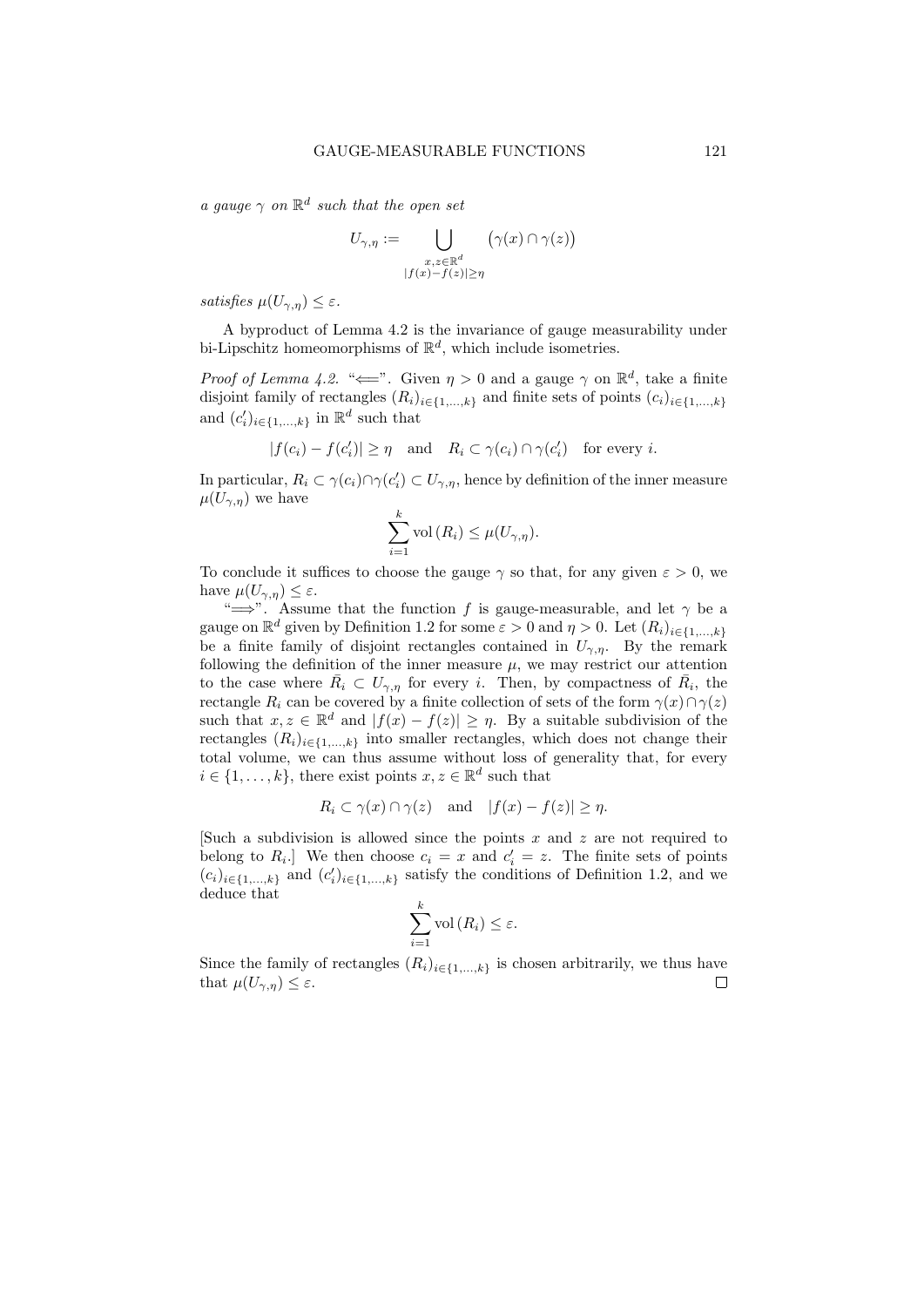*Proof of Proposition 4.1.* We first observe that given  $\eta > 0$ , a gauge  $\gamma$  on  $\mathbb{R}^d$ , and  $z \in \mathbb{R}^d$ , then for every  $x \in \gamma(z) \setminus U_{\gamma,\eta}$  we have

$$
|f(x) - f(z)| < \eta. \tag{9}
$$

Indeed, since  $x \in \gamma(x) \cap \gamma(z)$  and  $x \notin U_{\gamma,\eta}$ , the set  $\gamma(x) \cap \gamma(z)$  is not contained in  $U_{\gamma,\eta}$ , hence x and z are not admissible indices in the union that defines the set  $U_{\gamma,n}$ . We deduce that (9) holds.

Proceeding with the proof of the proposition, we now assume that the function f is gauge-measurable and let  $\varepsilon > 0$ . For each  $n \in \mathbb{N}$ , by Lemma 4.2 there exists a gauge  $\gamma_n$  on  $\mathbb{R}^d$  such that

$$
\mu\big(U_{\gamma_n,1/2^n}\big)\leq \frac{\varepsilon}{2^{n+1}}.
$$

We set  $C = \mathbb{R}^d \setminus \bigcup$  $\bigcup_{n\in\mathbb{N}} U_{\gamma_n,1/2^n}$ . By countable subadditivity of  $\mu$ , we have

$$
\mu(\mathbb{R}^d \setminus C) \le \sum_{n \in \mathbb{N}} \mu(U_{\gamma_n, 1/2^n}) \le \sum_{n \in \mathbb{N}} \frac{\varepsilon}{2^{n+1}} = \varepsilon.
$$

It remains to prove that the restricted function  $f|_C$  is continuous at any point  $z \in C$ . For every  $x \in \gamma_n(z) \cap C \subset \gamma_n(z) \setminus U_{\gamma_n,1/2^n}$ , we deduce from estimate (9) above that

$$
|f(x) - f(z)| < \frac{1}{2^n}.
$$

Since this estimate holds on the relatively open subset  $\gamma_n(z) \cap C$  of C and  $n \in \mathbb{N}$ is arbitrary, we deduce that the function  $f|_C$  is continuous at z.

Conversely, we take a closed set C such that the restriction  $f|_C$  is continuous. For every  $\eta > 0$ , the set

$$
\gamma(x) = \mathbb{R}^d \setminus \left\{ w \in C \mid |f(x) - f(w)| \ge \frac{\eta}{2} \right\}
$$

contains x and is open in  $\mathbb{R}^d$ , since the function  $f|_C$  is continuous and the set C is closed. Hence,  $\gamma$  is a gauge on  $\mathbb{R}^d$ . We now observe that if  $x, z \in \mathbb{R}^d$  and  $|f(x) - f(z)| \geq \eta$ , then

$$
\gamma(x) \cap \gamma(z) \cap C = \emptyset.
$$

Indeed, if this were not true, there would exist a point  $w \in \gamma(x) \cap \gamma(z) \cap C$ . Since  $w \in C$ , we would have, by definition of  $\gamma$ ,  $|f(x) - f(w)| < \eta/2$  and  $|f(z) - f(w)| < \eta/2$  and thus by the triangle inequality  $|f(x) - f(z)| < \eta$ , which would be a contradiction.

We thus have  $U_{\gamma,\eta} \subset \mathbb{R}^d \setminus C$ , and then by monotonicity of the inner measure  $\mu$ ,

$$
\mu(U_{\gamma,\eta}) \leq \mu(\mathbb{R}^d \setminus C).
$$

Given  $\varepsilon > 0$ , by the Lusin property satisfied by the function f, we may choose the closed set C so as to have  $\mu(\mathbb{R}^d \setminus C) \leq \varepsilon$ . We conclude from Lemma 4.2 that the function  $f$  is gauge-measurable.  $\Box$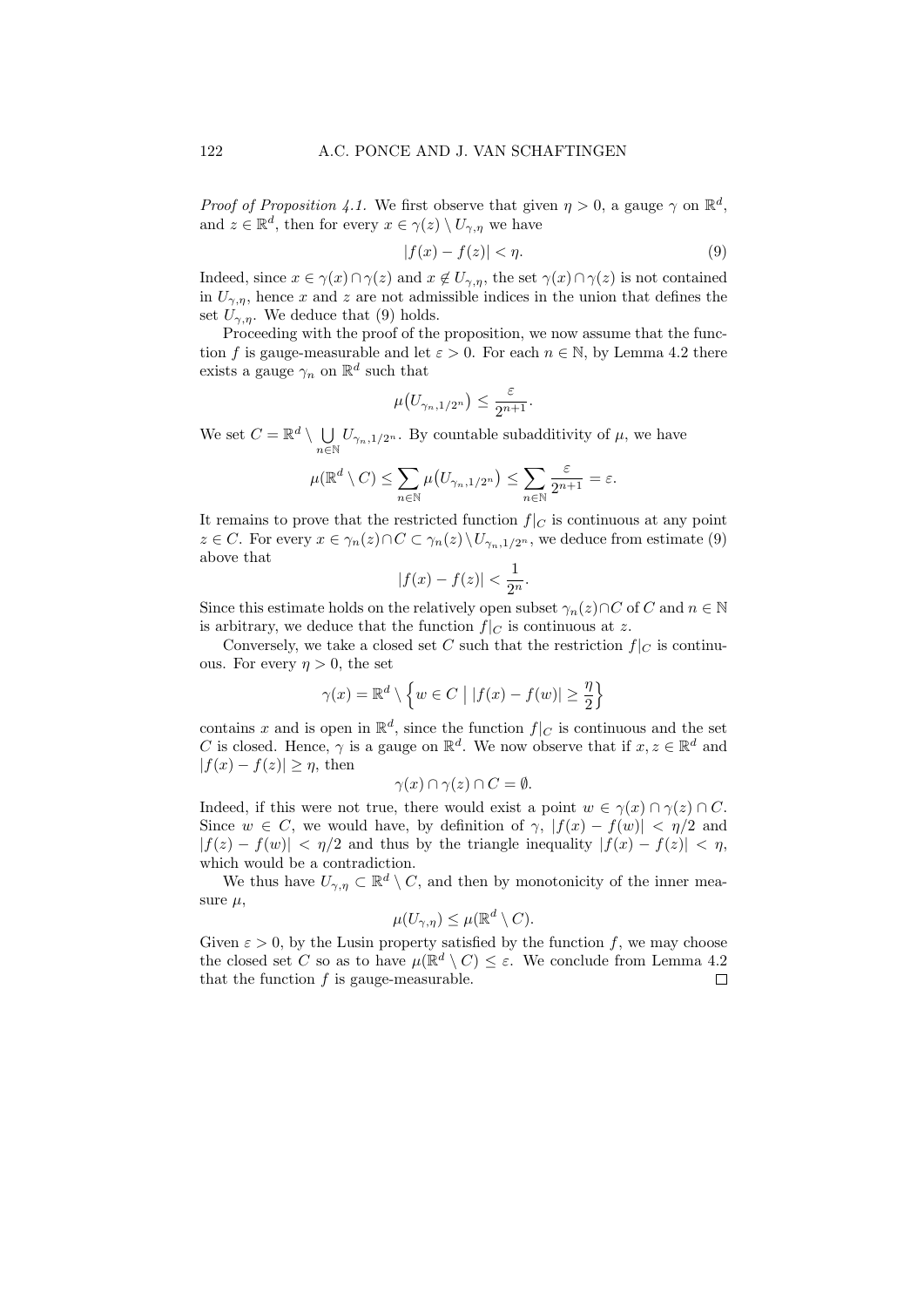### 5. Gauge measurability and integrability

The goal of this section is to establish Theorem 1.3. The relationship between gauge measurability and gauge integrability relies on the following Absolute Cauchy criterion for gauge-integrable functions [24, Theorem II-2-4] (see also [14, Lemma 5.13]).

PROPOSITION 5.1 (Absolute Cauchy criterion). The function  $f : \mathbb{R}^d \to \mathbb{R}^p$  is gauge-integrable if and only if, for every  $\varepsilon > 0$ , there exist a gauge  $\gamma$  on  $\mathbb{R}^d$  and a compact subset  $K \subset \mathbb{R}^d$  such that the following properties hold:

(i) for every finite set of disjoint rectangles  $(R_i)_{i \in \{1,\ldots,k\}}$  in  $\mathbb{R}^d$  and every finite sets of points  $(c_i)_{i \in \{1,\ldots,k\}}$  and  $(c'_i)_{i \in \{1,\ldots,k\}}$  satisfying  $R_i \subset \gamma(c_i) \cap$  $\gamma(c'_i)$  for every *i*, one has

$$
\sum_{i=1}^{k} |f(c_i) - f(c'_i)| \operatorname{vol}(R_i) \leq \varepsilon.
$$

(ii) for every finite set of disjoint rectangles  $(R_i)_{i \in \{1,...,k\}}$  in  $\mathbb{R}^d \setminus K$  and every finite set of points  $(c_i)_{i \in \{1,\ldots,k\}}$  such that  $R_i \subset \gamma(c_i)$  for every i, one has

$$
\sum_{i=1}^{k} |f(c_i)| \operatorname{vol}(R_i) \leq \varepsilon.
$$

This condition is a Cauchy criterion because it does not require nor gives the value of the integral of f. It is an *absolute* Cauchy condition because the norm is taken inside the Riemann sum. An important consequence of Proposition 5.1 is the fact that if  $f : \mathbb{R}^d \to \mathbb{R}^p$  is gauge-integrable and if  $\Phi$  is a Lipschitzcontinuous function such that  $\Phi(0) = 0$ , then the composite function  $\Phi \circ f$  is also gauge-integrable [24, Theorem II-3-1]. In particular,  $|f|$  is gauge-integrable whenever  $f$  is gauge-integrable.

We first consider the question of gauge measurability of gauge-integrable functions.

PROPOSITION 5.2 (Gauge measurability). If  $f : \mathbb{R}^d \to \mathbb{R}^p$  is gauge-integrable, then f is gauge-measurable.

*Proof.* Let  $\eta > 0$  and take a finite set of disjoint rectangles  $(R_i)_{i \in \{1,\ldots,k\}}$  and finite sets of points  $(c_i)_{i \in \{1,\dots,k\}}$  and  $(c'_i)_{i \in \{1,\dots,k\}}$  in  $\mathbb{R}^d$  such that

$$
|f(c_i) - f(c'_i)| \ge \eta \quad \text{for every } i.
$$

Then, we have

$$
\sum_{i=1}^{k} \text{vol}(R_i) \le \frac{1}{\eta} \sum_{i=1}^{k} |f(c_i) - f(c'_i)| \text{vol}(R_i).
$$
 (10)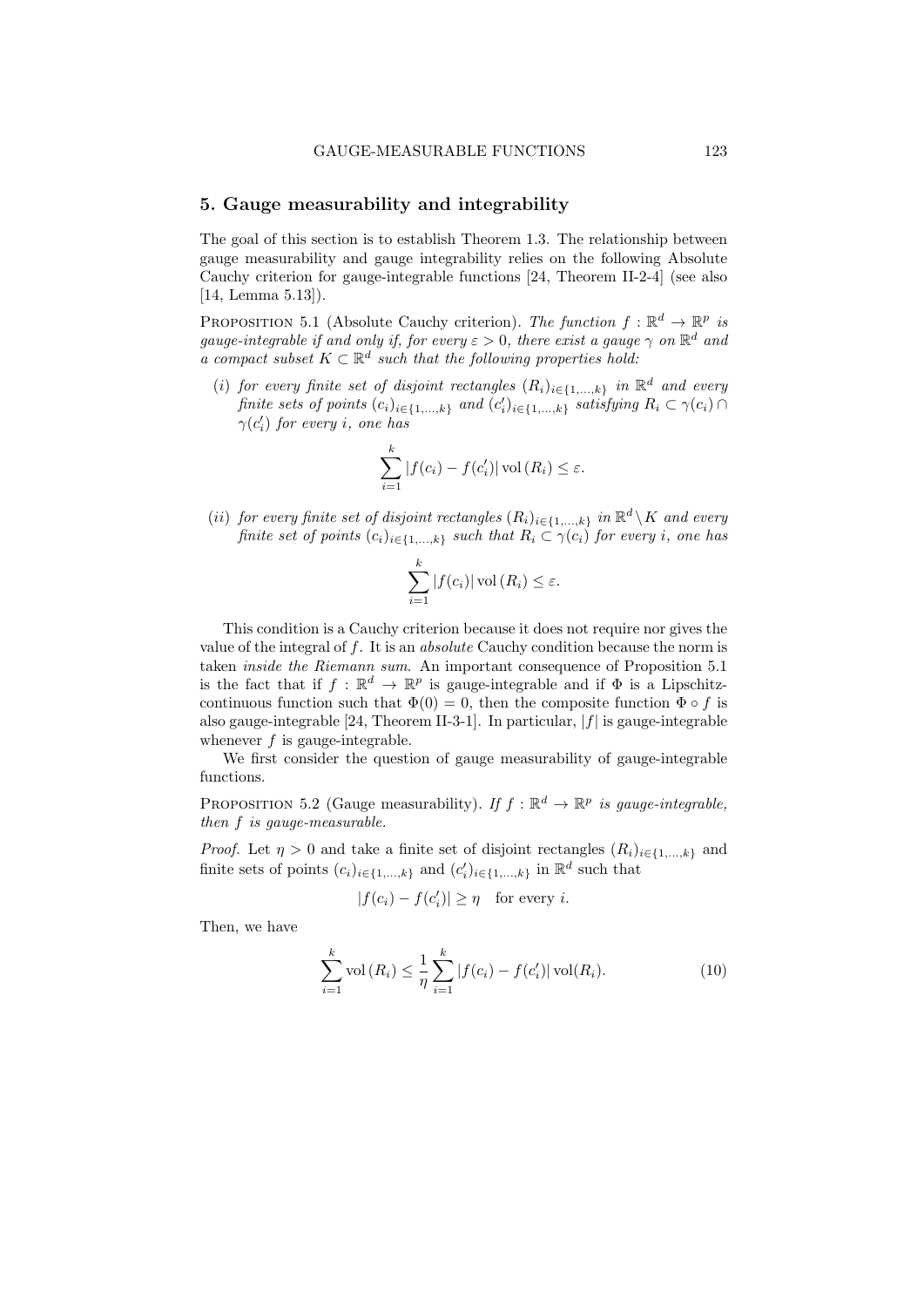Applying Property (i) of the Absolute Cauchy criterion with parameter  $\eta \varepsilon$ , there exists a gauge  $\gamma$  on  $\mathbb{R}^d$  such that if  $R_i \subset \gamma(c_i) \cap \gamma(c'_i)$ , then the sum in the right-hand side of (10) is smaller than  $\eta \varepsilon$ , and we get

$$
\sum_{i=1}^{k} \text{vol}(R_i) \leq \frac{1}{\eta} \cdot \eta \varepsilon = \varepsilon.
$$

We deduce that the function f is gauge-measurable in view of Definition 1.2.  $\Box$ 

We now handle the reverse implication of Theorem 1.3 under the additional assumption that f is a bounded function.

PROPOSITION 5.3 (Dominated integrability for bounded functions). If  $f : \mathbb{R}^d \to$  $\mathbb{R}^p$  is gauge-measurable and bounded and if  $|f| \leq h$  in  $\mathbb{R}^d$  for some gaugeintegrable function  $h : \mathbb{R}^d \to \mathbb{R}$ , then f is gauge-integrable.

*Proof.* Property  $(ii)$  of the Absolute Cauchy criterion is satisfied by  $h$ , hence also by f. We now focus on Property (i). For this purpose, let  $(R_i)_{i \in \{1,\ldots,k\}}$  be a finite collection of disjoint rectangles, and let  $(c_i)_{i \in \{1,\dots,k\}}$  and  $(c'_i)_{i \in \{1,\dots,k\}}$ be finitely many points in  $\mathbb{R}^d$ . Given  $\eta > 0$  and a compact subset  $K \subset \mathbb{R}^d$ , we can relabel the rectangles and points simultaneously so as to have

- (a) for every  $i \in \{1, ..., m\}$ ,  $|f(c_i) f(c'_i)| \geq \eta$ ,
- (b) for every  $i \in \{m+1,\ldots,l\}, |f(c_i) f(c'_i)| < \eta$  and  $R_i \cap K \neq \emptyset$ ,
- (c) for every  $i \in \{l+1,\ldots,k\}, |f(c_i) f(c'_i)| < \eta$  and  $R_i \cap K = \emptyset$ ,

for some integers  $0 \leq m \leq l \leq k$ ; some of these conditions might be empty, and in this case one simply ignores them.

By the assumption of boundedness of f, there exists  $M > 0$  such that, for every  $x \in \mathbb{R}^d$ ,  $|f(x)| \leq M$ . By the triangle inequality, we then have

$$
\sum_{i=1}^{m} |f(c_i) - f(c'_i)| \operatorname{vol}(R_i) \le 2M \sum_{i=1}^{m} \operatorname{vol}(R_i),
$$

and, by  $(b)$ ,

$$
\sum_{i=m+1}^{l} |f(c_i) - f(c'_i)| \operatorname{vol}(R_i) \le \eta \sum_{i=m+1}^{l} \operatorname{vol}(R_i).
$$

Since  $|f| \leq h$  in  $\mathbb{R}^d$ , we also have

$$
\sum_{i=l+1}^{k} |f(c_i) - f(c'_i)| \operatorname{vol}(R_i) \le \sum_{i=l+1}^{k} (|f(c_i)| + |f(c'_i)|) \operatorname{vol}(R_i)
$$
  

$$
\le \sum_{i=l+1}^{k} (h(c_i) + h(c'_i)) \operatorname{vol}(R_i).
$$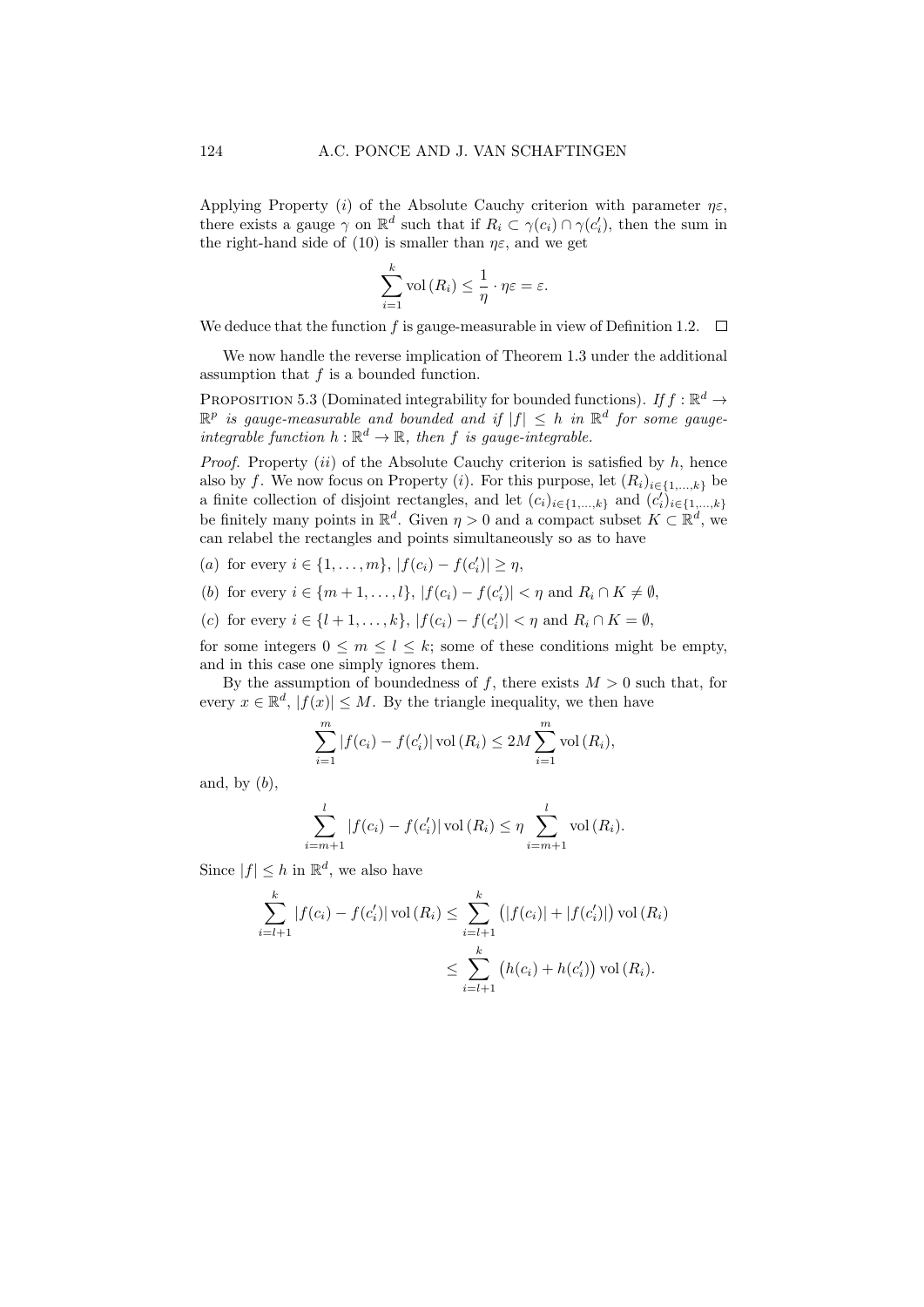These are the three main estimates that we need in the sequel. We now proceed to choose the gauge  $\gamma$  that yields the Absolute Cauchy criterion for f.

Given  $\varepsilon > 0$ , by Property (*ii*) of the Absolute Cauchy criterion satisfied by h with parameter  $\varepsilon/6$ , we can take the compact set  $K \subset \mathbb{R}^d$  and a gauge  $\gamma_1$  on  $\mathbb{R}^d$  such that if  $R_i \subset \gamma_1(c_i) \cap \gamma_1(c'_i)$  for every  $i \in \{l+1,\ldots,k\}$ , then we have

$$
\sum_{i=l+1}^k |f(c_i) - f(c'_i)| \operatorname{vol}(R_i) \le \sum_{i=l+1}^k (h(c_i) + h(c'_i)) \operatorname{vol}(R_i) \le \frac{\varepsilon}{6} + \frac{\varepsilon}{6} = \frac{\varepsilon}{3}.
$$

Fix a bounded open set  $U \subset \mathbb{R}^d$  that contains K, and take the gauge  $\gamma_2$  on  $\mathbb{R}^d$  defined by  $\gamma_2(x) = U$  if  $x \in U$  and  $\gamma_2(x) = \mathbb{R}^d \setminus K$  if  $x \notin U$ . Observe that if  $R_i \subset \gamma_2(c_i) \cap \gamma_2(c'_i)$  for every  $i \in \{m+1,\ldots,l\}$ , then since  $R_i \cap K \neq \emptyset$ , we necessarily have  $\gamma_2(c_i) = \gamma_2(c'_i) = U$ , and thus  $R_i \subset U$ . By definition of the inner measure  $\mu$ , and choosing  $\eta > 0$  so as to have  $\eta \mu(U) \leq \varepsilon/3$ , we then get

$$
\sum_{i=m+1}^{l} |f(c_i) - f(c'_i)| \operatorname{vol}(R_i) \le \eta \sum_{i=m+1}^{l} \operatorname{vol}(R_i) \le \eta \mu(U) \le \frac{\varepsilon}{3}.
$$

By definition of gauge measurability of f with  $\varepsilon/6M$  and  $\eta$  chosen as above, there exists a gauge  $\gamma_3$  on  $\mathbb{R}^d$  such that if  $R_i \subset \gamma_3(c_i) \cap \gamma_3(c'_i)$  for every  $i \in$  $\{1, \ldots, m\}$ , then we have

$$
\sum_{i=1}^{m} |f(c_i) - f(c'_i)| \operatorname{vol}(R_i) \le 2M \sum_{i=1}^{m} \operatorname{vol}(R_i) \le 2M \cdot \frac{\varepsilon}{6M} = \frac{\varepsilon}{3}.
$$

Combining these three estimates, we get

$$
\sum_{i=1}^{k} |f(c_i) - f(c'_i)| \operatorname{vol}(R_i) \le \frac{\varepsilon}{3} + \frac{\varepsilon}{3} + \frac{\varepsilon}{3} = \varepsilon,
$$

and thus f satisfies the Absolute Cauchy criterion with the gauge  $\gamma$  defined for  $x \in \mathbb{R}^d$  by  $\gamma(x) = \gamma_1(x) \cap \gamma_2(x) \cap \gamma_3(x)$ . Hence, f is gauge-integrable by Proposition 5.1.  $\Box$ 

The boundedness assumption of f can be removed using the Dominated convergence theorem for gauge-integrable functions [24, Theorem II-10-1]:

PROPOSITION 5.4 (Dominated convergence). Let  $(f_n)_{n\in\mathbb{N}}$  be a sequence of gaugeintegrable functions from  $\mathbb{R}^d$  to  $\mathbb{R}^p$ . If  $(f_n)_{n\in\mathbb{N}}$  converges pointwise to the function  $f: \mathbb{R}^d \to \mathbb{R}^p$ , and if there exists a gauge-integrable function  $h: \mathbb{R}^d \to \mathbb{R}$ such that  $|f_n| \leq h$  in  $\mathbb{R}^d$  for every  $n \in \mathbb{N}$ , then f is gauge-integrable and

$$
\lim_{n \to \infty} \int_{\mathbb{R}^d} f_n = \int_{\mathbb{R}^d} f.
$$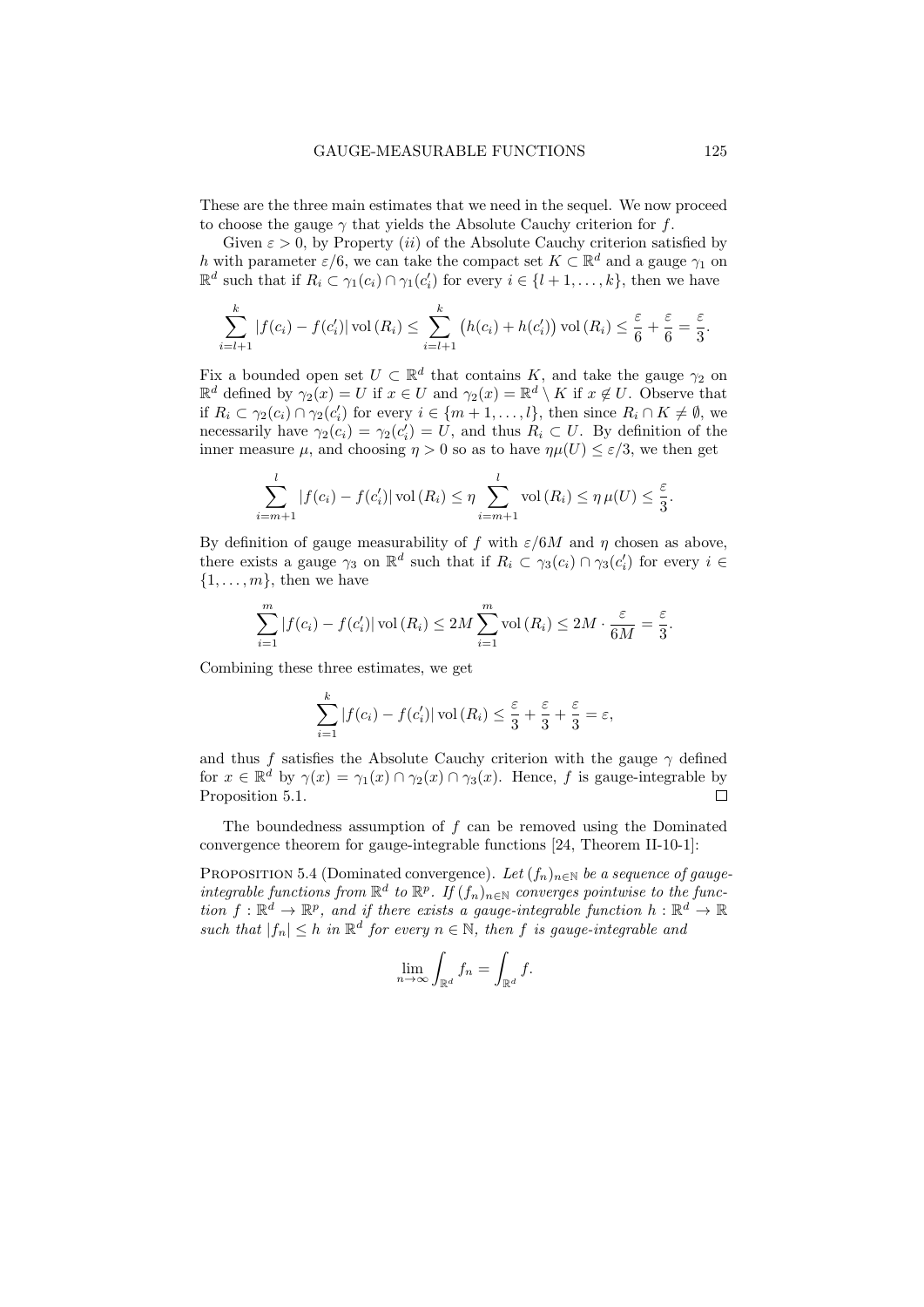*Proof of Theorem 1.3.* If f is gauge-integrable, then f is gauge-measurable by Proposition 5.2, and it follows from the Absolute Cauchy criterion above that the function  $h := |f|$  is gauge-integrable.

Conversely, if f is gauge-measurable, then by Proposition 2.2, for every  $n \in$ N the truncated function  $T_n \circ f$  is also gauge-measurable, where  $T_n : \mathbb{R}^p \to \mathbb{R}^p$ is the truncation function defined for  $w \in \mathbb{R}^p$  by

$$
T_n(w) = \begin{cases} w & \text{if } |w| \le n, \\ nw/|w| & \text{if } |w| > n, \end{cases}
$$

Since the function  $T_n \circ f$  is bounded and satisfies  $|T_n \circ f| \leq |f| \leq h$  in  $\mathbb{R}^d$ , it follows from Proposition 5.3 that  $T_n \circ f$  is gauge-integrable, and we conclude applying the Dominated convergence theorem for gauge integrals as  $n$  tends to infinity.  $\Box$ 

# 6. Pointwise limit

A crucial feature of Lebesgue-measurable functions is their stability under pointwise convergence. Up to now, we only have proved that gauge measurability is stable under *uniform* convergence, see Proposition 2.3. Thanks to the relationship that we have established between gauge measurability and gauge integrability, we now obtain a pointwise-convergence property in full generality.

PROPOSITION 6.1 (Pointwise limit). Let  $(f_n)_{n\in\mathbb{N}}$  be a sequence of gauge-measurable functions from  $\mathbb{R}^d$  to  $\mathbb{R}^p$ . If  $(f_n)_{n\in\mathbb{N}}$  converges pointwise to the function  $f: \mathbb{R}^d \to \mathbb{R}^p$ , then f is gauge-measurable.

We first prove two particular cases of this proposition, which as we shall see yield the general case. We denote the *characteristic function* of a set  $A \subset \mathbb{R}^d$ by  $\chi_A$ , that is  $\chi_A : \mathbb{R}^d \to \mathbb{R}$  is the function defined for each  $x \in \mathbb{R}^d$  by

$$
\chi_A(x) = \begin{cases} 1 & \text{if } x \in A, \\ 0 & \text{if } x \notin A. \end{cases}
$$

LEMMA 6.2. Let  $(A_l)_{l \in \mathbb{N}}$  be an increasing sequence of open subsets which cover  $\mathbb{R}^d$  with  $\overline{A_{l-1}} \subset A_l$  for every  $l \in \mathbb{N}_*$ . If a function  $f : \mathbb{R}^d \to \mathbb{R}^p$  is such that  $f_{XA_{l}}$  is gauge-measurable for every  $l \in \mathbb{N}$ , then f is also gauge-measurable.

*Proof.* Given  $l, m \in \mathbb{N}^*$  with  $l \leq m$ , we first observe that if

$$
(A_l \setminus A_{l-2}) \cap (A_m \setminus A_{m-2}) \neq \emptyset, \tag{11}
$$

then by monotonicity of the sequence  $(A_l)_{l \in \mathbb{N}}$  we have  $m = l$  or  $m = l + 1$ . Here, we use the convention that  $A_{-1} = \emptyset$ . Now let  $(\gamma_l)_{l \in \mathbb{N} \setminus \{0,1\}}$  be a sequence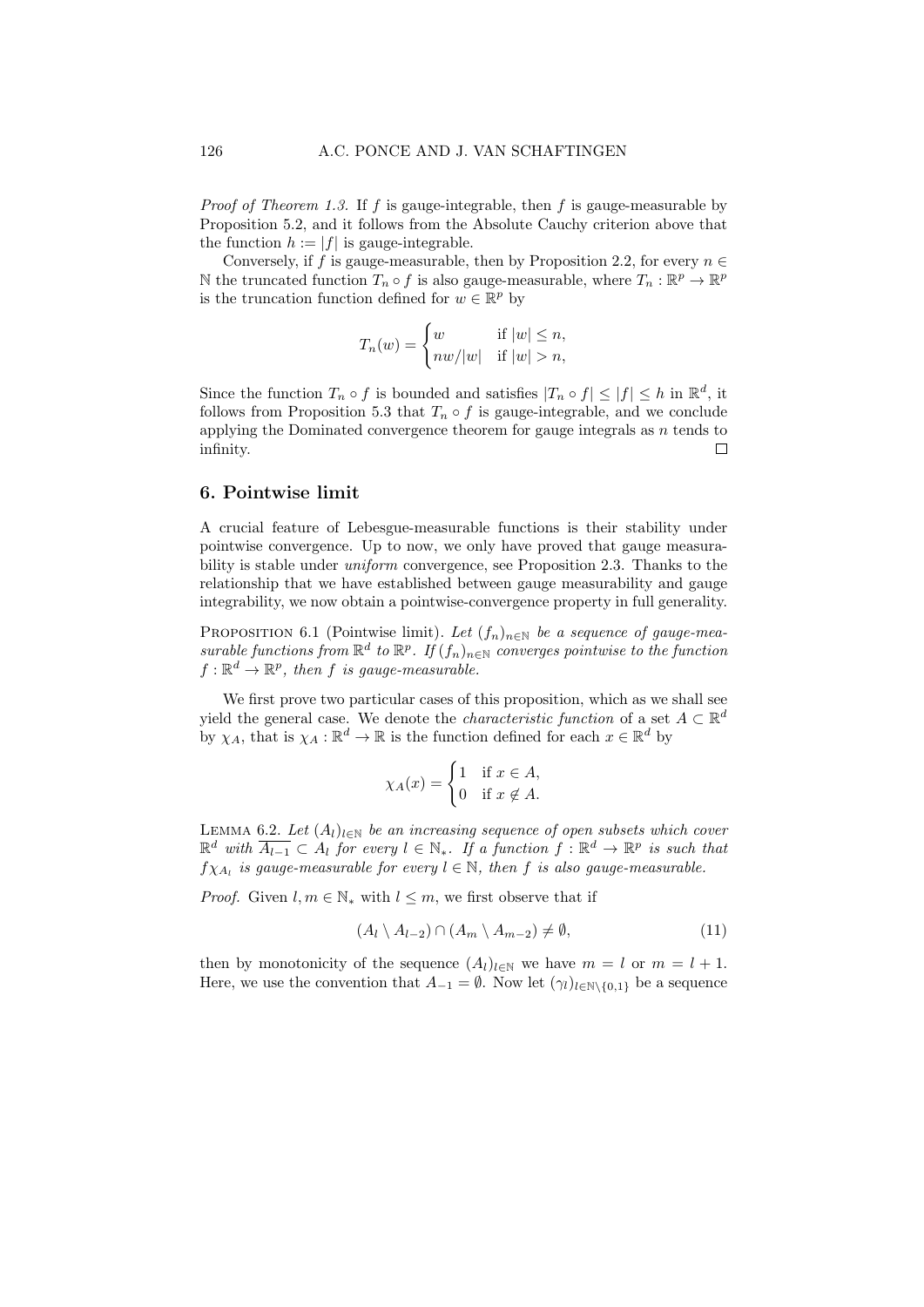of gauges on  $\mathbb{R}^d$  to be chosen later on. We define a new gauge  $\gamma$  on  $\mathbb{R}^d$  as follows: for every  $x \in \mathbb{R}^d$ , denote by l the smallest integer in  $\mathbb{N}_*$  such that  $x \in A_l$  and let

$$
\gamma(x) = \gamma_l(x) \cap \gamma_{l+1}(x) \cap (A_l \setminus \overline{A_{l-2}}).
$$

Since  $A_{l-2} \subset A_{l-1}$  by assumption, we have  $x \notin A_{l-2}$ , and then the open set  $A_l \setminus \overline{A_{l-2}}$  contains x. Thus,  $\gamma$  is a well-defined gauge on  $\mathbb{R}^d$ .

Given  $\eta > 0$ , we claim that

$$
U_{\gamma,\eta} \subset \bigcup_{l \in \mathbb{N}_*} V_{l+1},\tag{12}
$$

where

$$
V_{l+1} := \bigcup_{\substack{x,z \in \mathbb{R}^d \\ |f \chi_{A_{l+1}}(x) - f \chi_{A_{l+1}}(z)| \ge \eta}} \left(\gamma_{l+1}(x) \cap \gamma_{l+1}(z)\right).
$$

Indeed, assume that  $x, z \in \mathbb{R}^d$  are such that  $|f(x) - f(z)| \geq \eta$ . Let l and m be the smallest integers in  $\mathbb{N}_*$  such that  $x \in A_l$  and  $z \in A_m$ ; we may assume without loss of generality that  $l \leq m$ . If  $\gamma(x) \cap \gamma(z) \neq \emptyset$ , then (11) holds, and thus  $m = l$  or  $m = l + 1$ . Hence, we have

$$
|f\chi_{A_{l+1}}(x) - f\chi_{A_{l+1}}(z)| = |f(x) - f(z)| \ge \eta
$$

and

$$
\gamma(x) \cap \gamma(z) \subset \gamma_{l+1}(x) \cap \gamma_{l+1}(z) \subset V_{l+1},
$$

which implies  $(12)$ .

Let  $\varepsilon > 0$ . Since the function  $f \chi_{A_{l+1}}$  is gauge-measurable, by Lemma 4.2 we can choose the gauge  $\gamma_{l+1}$  on  $\mathbb{R}^d$  such that  $\mu(V_{l+1}) \leq \varepsilon/2^l$ . Thus, by the inclusion (12) and the countable subadditivity of the inner measure  $\mu$  we get

$$
\mu(U_{\gamma,\eta}) \leq \sum_{l \in \mathbb{N}_*} \mu(V_{l+1}) \leq \sum_{l \in \mathbb{N}_*} \frac{\varepsilon}{2^l} = \varepsilon.
$$

By Lemma 4.2, we deduce that  $f$  is gauge-measurable.

 $\Box$ 

LEMMA 6.3. If the function  $f : \mathbb{R}^d \to \mathbb{R}^p$  is such that the truncation  $T_j \circ f$  is gauge-measurable for every  $j \in \mathbb{N}$ , then f is gauge-measurable.

*Proof.* Given a sequence of gauges  $(\gamma_j)_{j \in \mathbb{N}_*}$  on  $\mathbb{R}^d$ , consider the gauge  $\gamma$  defined for  $x \in \mathbb{R}^d$  by

$$
\gamma(x) = \gamma_0(x) \cap \cdots \cap \gamma_{j+1}(x),
$$

where  $j \in \mathbb{N}$  is the smallest integer such that  $|f(x)| \leq j$ . For every  $0 \leq \eta \leq 1$ , we claim that

$$
U_{\gamma,\eta} \subset \bigcup_{j \in \mathbb{N}} W_{j+1},\tag{13}
$$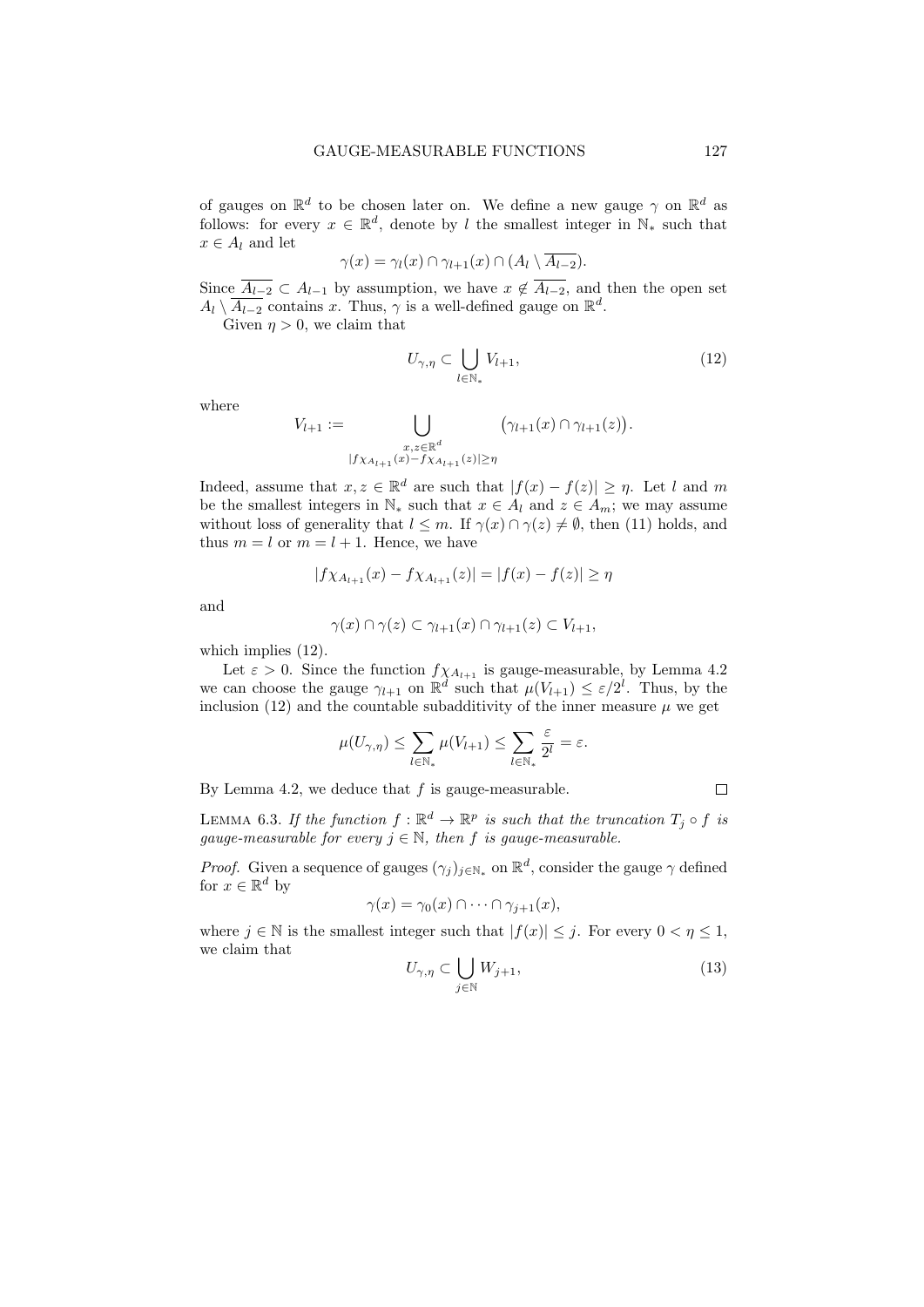where

$$
W_{j+1} := \bigcup_{\substack{x,z \in \mathbb{R}^d \\ |T_{j+1} \circ f(x) - T_{j+1} \circ f(z)| \ge \eta}} \left(\gamma_{j+1}(x) \cap \gamma_{j+1}(z)\right).
$$

For this purpose, for every  $x, z \in \mathbb{R}^d$  such that  $|f(x) - f(z)| \geq \eta$ , which we may assume that  $|f(z)| \geq |f(x)|$ , let  $j \in \mathbb{N}$  be the smallest integer such that  $|f(x)| \leq j$ . Since  $\eta \leq 1$ , we also have

$$
|T_{j+1} \circ f(x) - T_{j+1} \circ f(z)| \ge \eta.
$$

From the choice of the gauge  $\gamma$ , we deduce that

$$
\gamma(x) \cap \gamma(z) \subset \gamma_{j+1}(x) \cap \gamma_{j+1}(z) \subset W_{j+1},
$$

and the inclusion (13) follows.

Let  $\varepsilon > 0$ . Since the function  $T_{j+1} \circ f$  is gauge-measurable, by Lemma 4.2 we can choose the gauge  $\gamma_{j+1}$  on  $\mathbb{R}^d$  such that  $\mu(W_{j+1}) \leq \varepsilon/2^{j+1}$ . Proceeding as in the previous lemma, we have  $\mu(U_{\gamma,\eta}) \leq \varepsilon$ , hence f is gauge-measurable.  $\Box$ 

Proof of Proposition 6.1. We first assume that there exists a gauge-integrable function  $h: \mathbb{R}^d \to \mathbb{R}$  such that  $|f_n| \leq h$  in  $\mathbb{R}^d$  for every  $n \in \mathbb{N}$ . By Theorem 1.3, each function  $f_n$  is gauge-integrable, and it then follows from the Dominated convergence theorem that  $f$  is gauge-integrable, hence also gauge-measurable.

In the general case where the sequence  $(f_n)_{n\in\mathbb{N}}$  need not be bounded by an integrable function, for every  $n, l, j \in \mathbb{N}$  we consider the function

$$
g_{n,l,j} = (T_j \circ f_n) \chi_{B_{l+1}(0)}.
$$

These functions are all gauge-measurable. Indeed,  $T_i \circ f_n$  is gauge-measurable by composition with the uniformly continuous function  $T_j$  (Proposition 2.2), and thus  $g_{n,l,j}$  is gauge-measurable as the product of bounded gauge-measurable functions (Proposition 3.2).

Since  $|g_{n,l,j}| \leq j \chi_{B_{l+1}(0)}$  in  $\mathbb{R}^d$  and the characteristic function  $\chi_{B_{l+1}(0)}$  is gauge-integrable, as  $n$  tends to infinity it follows from the first case we considered above that the functions  $(T_j \circ f) \chi_{B_{l+1}(0)}$  are gauge-measurable for every  $l, j \in \mathbb{N}$ . By Lemma 6.2, as l tends to infinity we deduce that  $T_i \circ f$  is gaugemeasurable for every  $j \in \mathbb{N}$ . The conclusion then follows from Lemma 6.3 as j tends to infinity.  $\Box$ 

A consequence of Propositions 3.2 and 6.1 is that the product of gaugemeasurable functions is also gauge-measurable:

PROPOSITION 6.4 (Product). If the functions  $f : \mathbb{R}^d \to \mathbb{R}^p$  and  $g : \mathbb{R}^d \to \mathbb{R}$  are gauge-measurable, then their product fg is also gauge-measurable.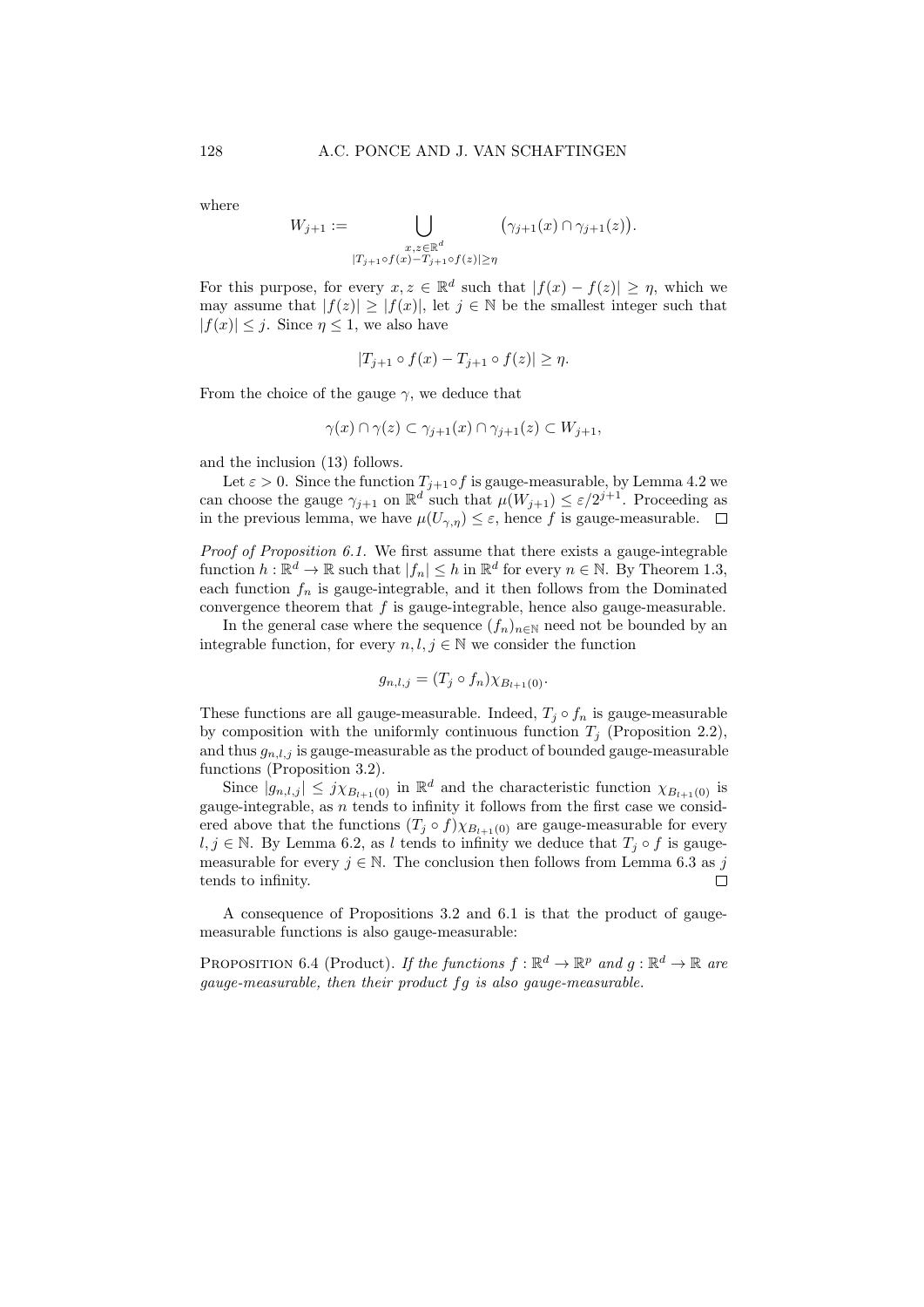More generally, we can weaken the assumptions of Proposition 2.2 on the gauge measurability of composite functions:

PROPOSITION 6.5 (Composition with continuous functions). If the function  $f$ :  $\mathbb{R}^d \to \mathbb{R}^p$  is gauge-measurable and the function  $\Phi : \mathbb{R}^p \to \mathbb{R}^\ell$  is continuous, then the composition  $\Phi \circ f : \mathbb{R}^d \to \mathbb{R}^\ell$  is gauge-measurable.

*Proof.* We consider a continuous function  $\varphi : \mathbb{R}^p \to \mathbb{R}$  with compact support, and we define  $\Phi_n : \mathbb{R}^p \to \mathbb{R}^\ell$  for each  $n \in \mathbb{N}_*$  and  $y \in \mathbb{R}^p$  by  $\Phi_n(y) =$  $\varphi(y/n)\Phi(y)$ . Since the function  $\Phi_n$  is continuous and has compact support,  $\Phi_n$  is uniformly continuous, and thus, in view of Proposition 2.2, the function  $\Phi_n \circ f$  is gauge-measurable. We conclude by observing that, for every  $x \in \mathbb{R}^n$ , the sequence  $(\Phi_n(f(x)))_{n \in \mathbb{N}_*}$  converges to  $\Phi(f(x))$  provided that  $\varphi(0) = 1$ , and thus by Proposition 6.1 the function  $\Phi \circ f$  is gauge-measurable. П

The proof of Proposition 6.5 shows that the class of functions  $\Phi : \mathbb{R}^p \to \mathbb{R}^{\ell}$ such that, for every gauge-measurable function  $f : \mathbb{R}^d \to \mathbb{R}^p$ , the composition  $\Phi \circ f$  is measurable is stable under pointwise convergence. This class thus forms a Baire system and contains in particular all Baire (or analytic representable) functions, which coincide by the Lebesgue–Hausdorff theorem with all Borelmeasurable functions, see [10, Theorem 43.IV] and [13, §31].

Another consequence of Proposition 6.1 combined with the gauge measurability of gauge-integrable functions (Proposition 5.2) is that the pointwise limit of a sequence of gauge-integrable functions is always gauge-measurable. This implies in particular that measurable functions in the sense of McShane [24, Definition III-10-1] are indeed gauge-measurable. Conversely, every gaugemeasurable function  $f : \mathbb{R}^d \to \mathbb{R}^p$  in the sense of Definition 1.2 is the limit of a sequence of gauge-integrable functions. This assertion follows from a diagonalization procedure using the functions  $g_{n,l,j}$  which are used in the proof of Proposition 6.1 above. For example, the sequence of gauge-integrable functions  $(g_{n,n,n})_{n\in\mathbb{N}}$  converges pointwise to the gauge-measurable function f. Another pointwise approximation of  $f$  in terms of gauge-measurable step functions is pursued in Section 8.

### 7. Gauge-measurable sets

We define gauge measurability of a set in the spirit of its counterpart for functions:

DEFINITION 7.1. A set  $A \subset \mathbb{R}^d$  is gauge-measurable whenever, for every  $\varepsilon > 0$ , there exists a gauge  $\gamma$  on  $\mathbb{R}^d$  such that, for every finite set of disjoint rectangles  $(R_i)_{i \in \{1,\ldots,k\}}$ , every finite set of points  $(c_i)_{i \in \{1,\ldots,k\}}$  contained in A, and every  $\emph{finite set of points $(c_i')_{i\in\{1,...,k\}}$ contained in $\mathbb{R}^d\backslash A$ that satisfy $R_i\subset\gamma(c_i)\cap\gamma(c'_i)$}$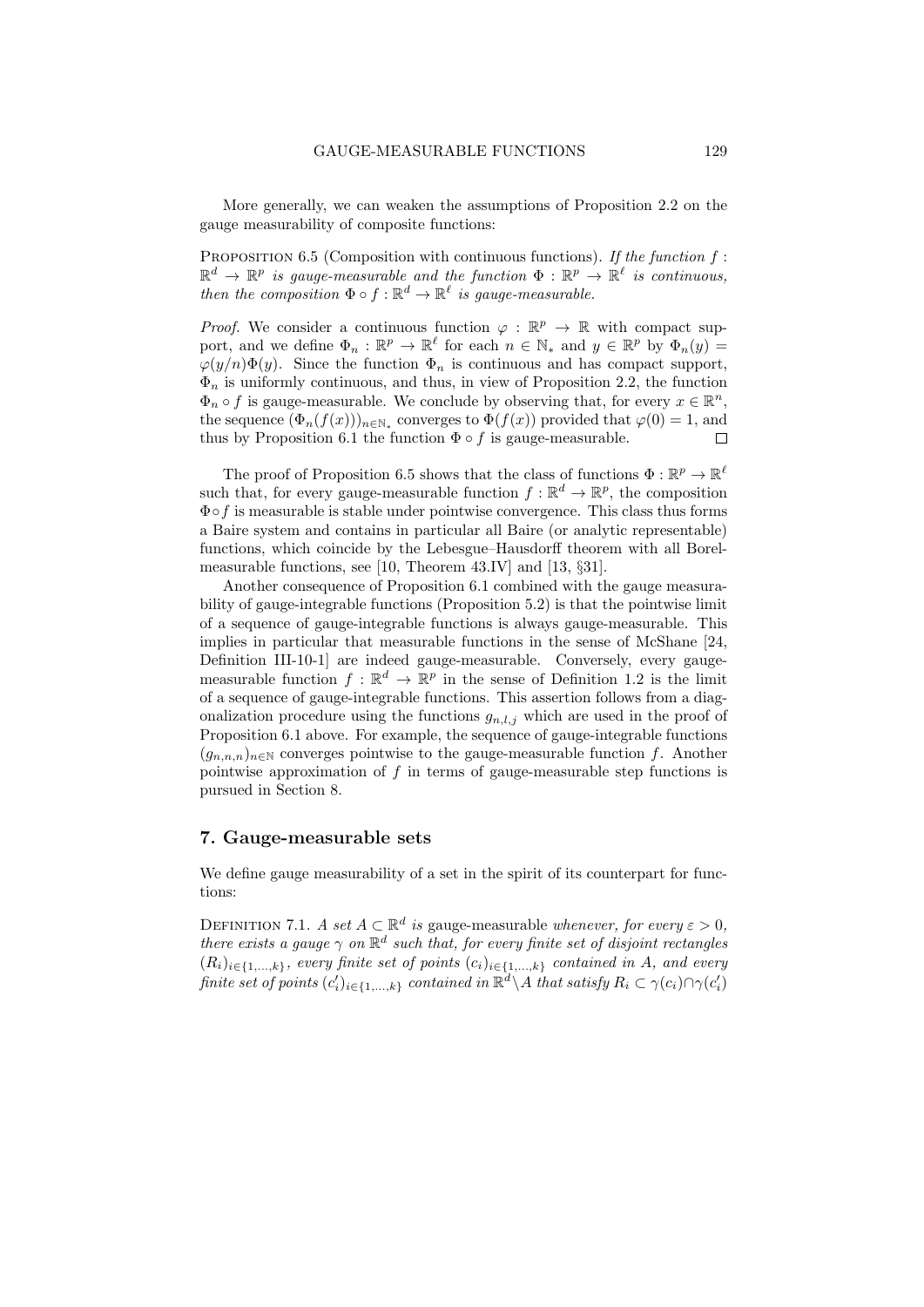for every  $i \in \{1, \ldots, k\}$ , one has

$$
\sum_{i=1}^{k} \text{vol}(R_i) \le \varepsilon.
$$

It follows from this definition that  $A$  is gauge-measurable if and only if its complement  $\mathbb{R}^d \setminus A$  is gauge-measurable. Also observe that for any  $0 < \eta < 1$ we have

$$
|\chi_A(x) - \chi_A(z)| \ge \eta
$$

if and only if  $x \in A$  and  $z \in \mathbb{R}^d \setminus A$ , or  $x \in \mathbb{R}^d \setminus A$  and  $z \in A$ . In view of Definitions 1.2 and 7.1, it thus follows that the set  $A \subset \mathbb{R}^d$  is gauge-measurable if and only if the characteristic function  $\chi_A$  is gauge-measurable.

As in Lemma 4.2, the definition above can be reformulated by replacing the tagged partitions with the inner measure of an open set:

LEMMA 7.2 (Gauge-intersection characterization). The set  $A \subset \mathbb{R}^d$  is gaugemeasurable if and only if, for every  $\varepsilon > 0$ , there exists a gauge  $\gamma$  on  $\mathbb{R}^d$  such that the open set

$$
U_{A,\gamma} := \bigcup_{\substack{x \in A, \\ z \in \mathbb{R}^d \setminus A}} \left( \gamma(x) \cap \gamma(z) \right)
$$

satisfies  $\mu(U_{A,\gamma}) \leq \varepsilon$ .

This characterization can be established along the lines of the proof of Lemma 4.2 and is left as an exercise. The family of gauge-measurable sets forms an algebra:

PROPOSITION 7.3. If the sets  $A_1, A_2 \subset \mathbb{R}^d$  are gauge-measurable, then  $A_1 \cup A_2$ ,  $A_1 \cap A_2$ , and  $A_1 \setminus A_2$  are also gauge-measurable.

*Proof.* We prove that  $A_1 \cup A_2$  is gauge-measurable. For this purpose, observe that every  $z \in \mathbb{R}^d \setminus (A_1 \cup A_2)$  satisfies  $z \in \mathbb{R}^d \setminus A_1$  and  $z \in \mathbb{R}^d \setminus A_2$ . Thus, for any gauge  $\gamma$  on  $\mathbb{R}^d$  we have

$$
U_{A_1\cup A_2,\gamma}\subset U_{A_1,\gamma}\cup U_{A_2,\gamma}.
$$

Given  $\varepsilon > 0$ , let  $\gamma_1$  and  $\gamma_2$  be two gauges on  $\mathbb{R}^d$  satisfying the conclusion of Lemma 7.2 for  $A_1$  and  $A_2$ , respectively, with parameter  $\varepsilon/2$ . Take the gauge  $\gamma$ defined for  $x \in \mathbb{R}^d$  by  $\gamma(x) = \gamma_1(x) \cap \gamma_2(x)$ . Thus,

$$
U_{A_1\cup A_2,\gamma}\subset U_{A_1,\gamma}\cup U_{A_2,\gamma}\subset U_{A_1,\gamma_1}\cup U_{A_2,\gamma_2},
$$

and by the monotonicity and subadditivity of  $\mu$  we then get

$$
\mu(U_{A_1 \cup A_2, \gamma}) \le \mu(U_{A_1, \gamma_1}) + \mu(U_{A_2, \gamma_2}) \le \frac{\varepsilon}{2} + \frac{\varepsilon}{2} = \varepsilon.
$$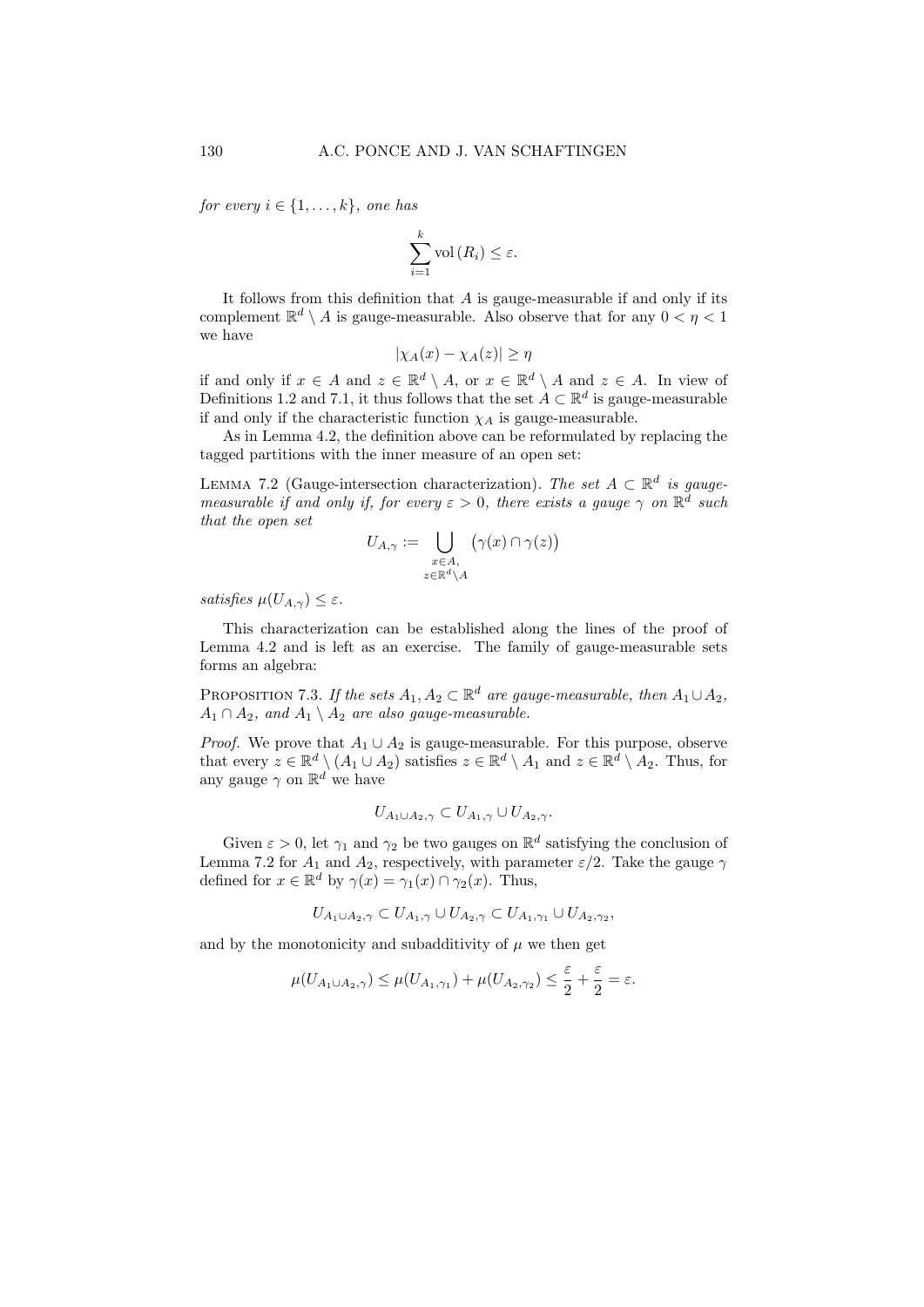Hence,  $A_1 \cup A_2$  is gauge-measurable by Lemma 7.2.

Since we have

$$
\mathbb{R}^d \setminus (A_1 \cap A_2) = (\mathbb{R}^d \setminus A_1) \cup (\mathbb{R}^d \setminus A_2)
$$

and both sets  $\mathbb{R}^d \setminus A_1$  and  $\mathbb{R}^d \setminus A_2$  are gauge-measurable, we deduce that  $\mathbb{R}^d \setminus (A_1 \cap A_2)$  is gauge-measurable, and thus the intersection  $A_1 \cap A_2$  is also gauge-measurable. Finally, since

$$
A_1 \setminus A_2 = A_1 \cap (\mathbb{R}^d \setminus A_2)
$$

is the intersection of two gauge-measurable sets,  $A_1 \setminus A_2$  is also gauge-measurable. П

Using the equivalence between the gauge measurability of the set A and the gauge-measurability of the characteristic function  $\chi_A$ , we deduce that the family of gauge-measurable sets forms a  $\sigma$ -algebra:

PROPOSITION 7.4 (Countable union). If  $(A_n)_{n\in\mathbb{N}}$  is a sequence of gauge-measurable sets in  $\mathbb{R}^d$ , then the set  $\bigcup$  $\bigcup_{k\in\mathbb{N}} A_k$  is also gauge-measurable.

*Proof.* The sequence of characteristic functions  $(f_n)_{n\in\mathbb{N}}$  defined for each  $n \in \mathbb{N}$ by  $f_n = \chi_{\bigcup_{k=0}^n A_k}$  converges pointwise to the characteristic function  $\chi_{\bigcup_{k \in \mathbb{N}} A_k}$  in  $\mathbb{R}^d$ . By induction using Proposition 7.3, each set  $\bigcup^n$  $\bigcup_{k=0} A_k$  is gauge-measurable and thus each function  $f_n$  is gauge-measurable. From the stability of gauge measurability under pointwise convergence (Proposition 6.1), we deduce that the function  $\chi_{\bigcup_{k \in \mathbb{N}} A_k}$  is also gauge-measurable, hence the set  $\bigcup$  $\bigcup_{k\in\mathbb{N}} A_k$  is gaugemeasurable.  $\Box$ 

Let us now prove Lebesgue's regularity property, which yields the equivalence between gauge measurability and Lebesgue measurability; see [8, §17], [27, Lemma 3.22], and also [28].

PROPOSITION 7.5 (Regularity). The set  $A \subset \mathbb{R}^d$  is gauge-measurable if and only if, for every  $\varepsilon > 0$ , there exist an open set  $V \subset \mathbb{R}^d$  and a closed set  $C \subset \mathbb{R}^d$  such that  $C \subset A \subset V$  and  $\mu(V \setminus C) \leq \varepsilon$ .

*Proof.* Given a gauge  $\gamma$  on  $\mathbb{R}^d$ , set

$$
V = \bigcup_{x \in A} \gamma(x) \quad \text{and} \quad C = \bigcap_{z \in \mathbb{R}^d \setminus A} (\mathbb{R}^d \setminus \gamma(z)).
$$

Observe that V is open, C is closed, and  $V \setminus C = U_{A,\gamma}$ . Thus, given  $\varepsilon > 0$ , if the set A is gauge-measurable and one takes a gauge  $\gamma$  such that  $\mu(U_{A,\gamma}) \leq \varepsilon$ , then the sets  $V$  and  $C$  above satisfy the requirements.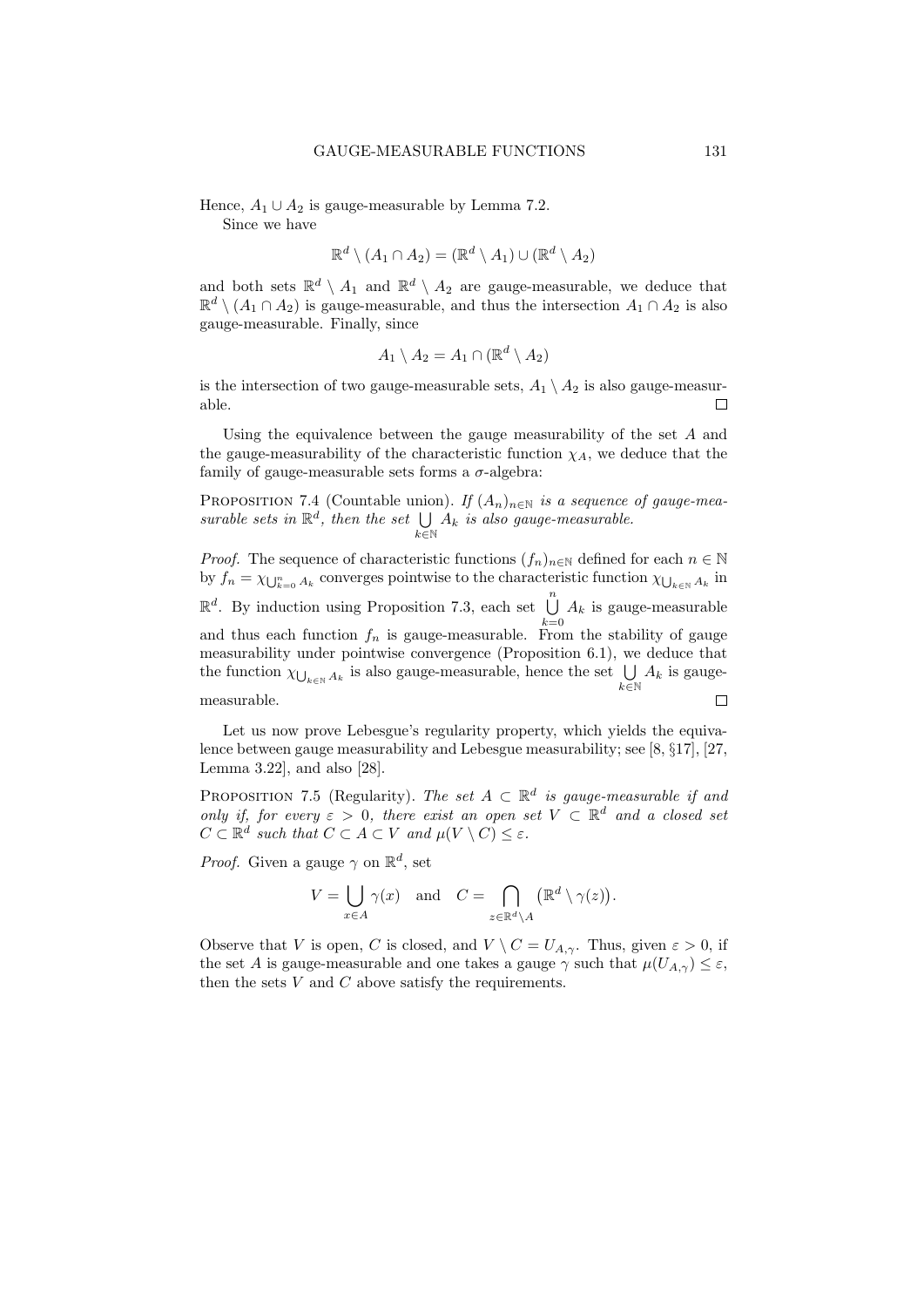Conversely, if the set A satisfies the regularity condition, then given  $\varepsilon > 0$ we take the sets V and C as in the statement. The gauge  $\gamma$  defined on  $\mathbb{R}^d$  by setting  $\gamma(x) = V$  if  $x \in A$  and  $\gamma(x) = \mathbb{R}^d \setminus C$  if  $x \in \mathbb{R}^d \setminus A$  satisfies  $U_{A,\gamma} = V \setminus C$ , and thus  $\mu(U_{A,\gamma}) \leq \varepsilon$ . Hence, the set A is gauge-measurable by Lemma 7.2.  $\Box$ 

# 8. Pointwise approximation

We conclude with the pointwise approximation of a gauge-measurable function by step functions. We recall that  $g: \mathbb{R}^d \to \mathbb{R}^p$  is a *step function* if the image  $g(\mathbb{R}^d)$  is a finite set.

PROPOSITION 8.1. If a function  $f : \mathbb{R}^d \to \mathbb{R}^p$  is gauge-measurable, then there exists a sequence of gauge-measurable step functions  $(f_n)_{n\in\mathbb{N}}$  from  $\mathbb{R}^d$  to  $\mathbb{R}^p$ which converges pointwise to f in  $\mathbb{R}^d$  and satisfies  $|f_n| \leq |f|$  in  $\mathbb{R}^d$  for every  $n \in \mathbb{N}$ .

This statement allows one to recover a widespread strategy to define the Lebesgue integral via measurable step functions. In our case, if  $f$  is gaugeintegrable, and thus  $|f|$  is also gauge-integrable by the Absolute Cauchy criterion, then from the Dominated convergence theorem (Proposition 5.4) we indeed have that

$$
\int_{\mathbb{R}^d} f = \lim_{n \to \infty} \int_{\mathbb{R}^d} f_n.
$$

The difference here is that this is a *property* of the gauge integral, rather than a definition.

Before proving Proposition 8.1, we first study the inverse image of rectangles by gauge-measurable functions:

PROPOSITION 8.2. If a function  $f : \mathbb{R}^d \to \mathbb{R}^p$  is gauge-measurable, then, for every rectangle  $R \subset \mathbb{R}^p$ , the set  $f^{-1}(R)$  is gauge-measurable.

*Proof.* Observe that  $\chi_R \circ f = \chi_{f^{-1}(R)}$ . To prove the proposition, it thus suffices to prove that the function  $\chi_R \circ f$  is gauge-measurable. For this purpose, take a sequence of uniformly continuous functions  $(\Phi_n)_{n\in\mathbb{N}}$  from  $\mathbb{R}^p$  to  $\mathbb R$  which converges pointwise to  $\chi_R$ . Then, by Proposition 2.2 the function  $\Phi_n \circ f$  is gauge-measurable for every  $n \in \mathbb{N}$ , and the sequence  $(\Phi_n \circ f)_{n \in \mathbb{N}}$  converges pointwise to  $\chi_R \circ f$ . By the stability property of sequences of gauge-measurable functions (Proposition 6.1), we deduce that  $\chi_R \circ f$  is gauge-measurable, and the conclusion follows. П

The converse of Proposition 8.2 is also true: if  $f^{-1}(R)$  is gauge-measurable for every rectangle  $R \subset \mathbb{R}^p$ , then f is gauge-measurable. This assertion can be deduced from the proof of Proposition 8.1 below, since under such an assumption the functions  $f_n$  which are defined in (14) below are all gauge-measurable and the function f is the pointwise limit of the sequence  $(f_n)_{n\in\mathbb{N}}$ .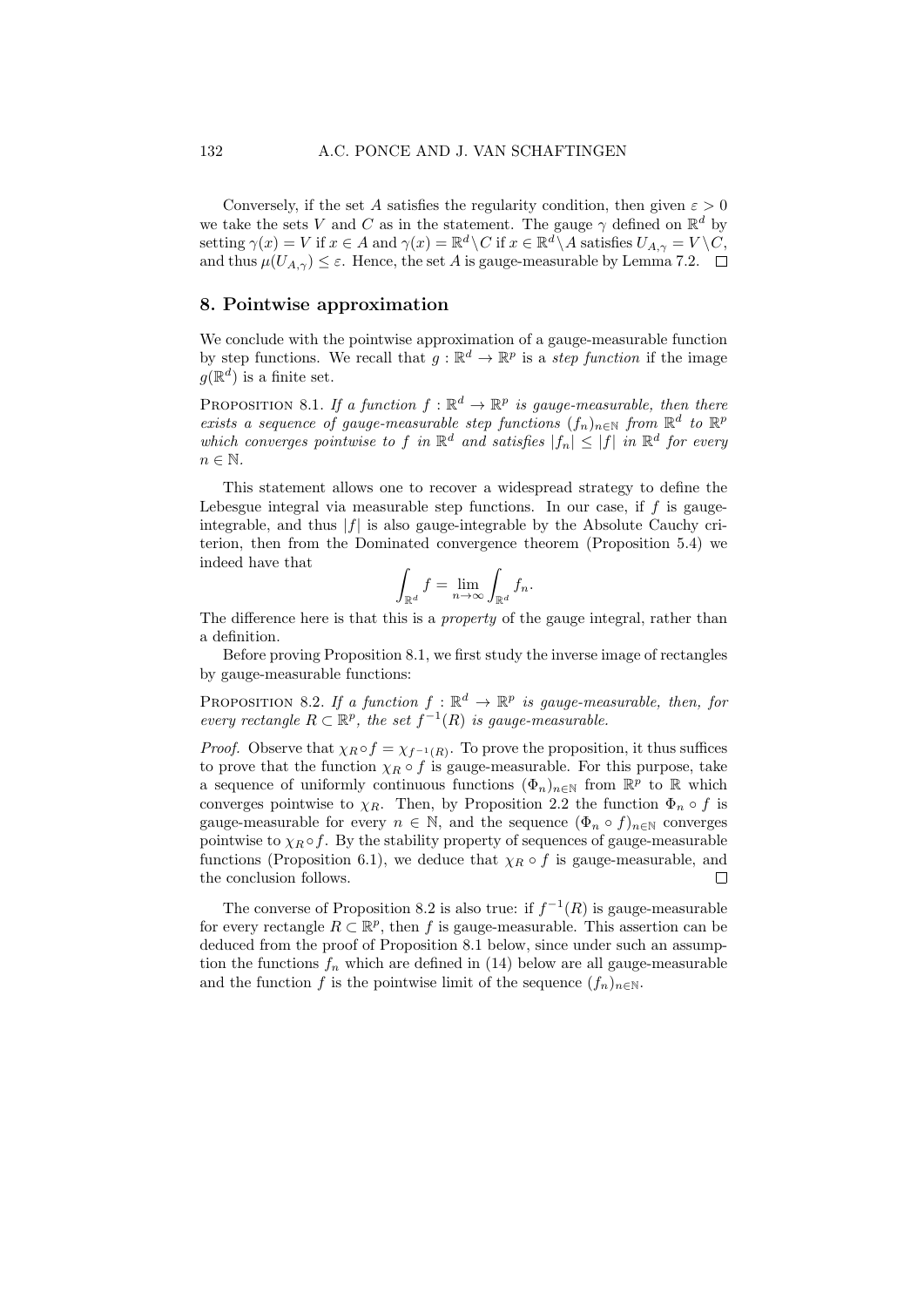*Proof of Proposition 8.1.* Take a sequence of positive numbers  $(\varepsilon_n)_{n\in\mathbb{N}}$  that converges to 0. For each  $n \in \mathbb{N}$ , let  $(R_{i,n})_{i \in \{1,\ldots,k_n\}}$  be a finite family of disjoint rectangles whose diameters do not exceed  $\varepsilon_n$  that covers the ball  $B_{n+1}(0)$  in  $\mathbb{R}^p$ . For each  $i \in \{1, ..., k_n\}$ , let  $a_i$  be a point with smallest norm in  $\overline{R_{i,n}}$ , and define

$$
f_n := \sum_{i=1}^{k_n} a_i \,\chi_{f^{-1}(R_{i,n})}.\tag{14}
$$

For every  $x \in f^{-1}(B_{n+1}(0))$ , we then have

$$
|f_n(x) - f(x)| \le \varepsilon_n,
$$

hence the sequence  $(f_n)_{n\in\mathbb{N}}$  converges pointwise to f in  $\mathbb{R}^d$ . [The convergence is uniform when f is a bounded function.] By the choice of the point  $a_i$ , we also have

$$
|f_n(x)| \le |f(x)|
$$

if  $f(x) \in \bigcup^{k_n}$  $\bigcup_{i=1}$   $R_{i,n}$ , while the left-hand side vanishes otherwise. This estimate thus holds for every  $x \in \mathbb{R}^d$ .

Assuming that the set  $f^{-1}(R)$  is gauge-measurable for every rectangle  $R \subset \mathbb{R}^p$ , which by Proposition 8.2 is the case when the function f is gaugemeasurable, it follows from the linear stability of gauge-measurable functions (Proposition 3.1) that  $f_n$  is a gauge-measurable step function, and this gives the conclusion.  $\Box$ 

### Acknowledgements

The authors would like to thank Michel Willem for bringing their attention to Ch.-J. de la Vallée Poussin's definition of measurable sets in  $[8]$  and also Nicolas Wilmet and Paolo Roselli for the careful reading of the paper.

#### **REFERENCES**

- [1] R. G. Bartle, A modern theory of integration, Graduate Studies in Mathematics, vol. 32, American Mathematical Society, Providence, R.I., 2001.
- [2] J.-M. BONY, G. CHOQUET, AND G. LEBEAU, Le centenaire de l'intégrale de Lebesque, C. R. Acad. Sci. Paris Sér. I Math. 332 (2001), no. 2, 85–90.
- [3] N. BOURBAKI, Éléments de mathématique. Fasc. XIII. Livre VI: Intégration. Chapitres 1, 2, 3 et 4: Inégalités de convexité, Espaces de Riesz, Mesures sur les espaces localement compacts, Prolongement d'une mesure, Espaces  $L^p$ , 2nd ed., Actualités Scientifiques et Industrielles, No. 1175, Hermann, Paris, 1965.
- $[4]$  A.-L. CAUCHY, Résumé des leçons données à l'École royale polytechnique sur le calcul infinitésimal. Vol. I, Imprimerie royale, Debure frères, Paris, 1823.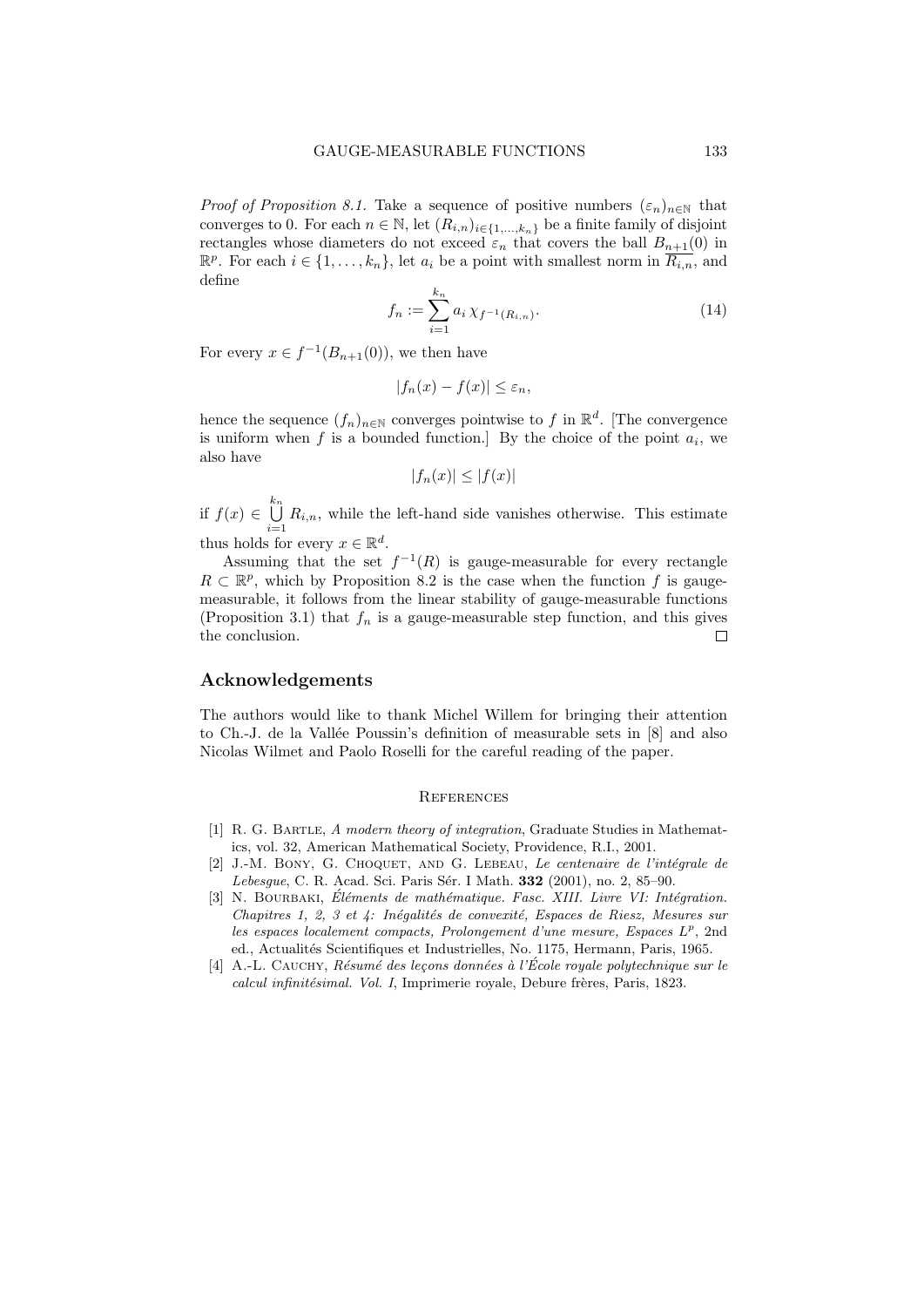- [5] CH.-J. DE LA VALLÉE POUSSIN, Cours d'analyse infinitésimale. Vol. I, 2nd ed., Uyspruyt, Louvain, 1909.
- [6] CH.-J. DE LA VALLÉE POUSSIN, Cours d'analyse infinitésimale. Vol. II, 2nd ed., Uyspruyt, Louvain, 1912.
- [7] CH.-J. DE LA VALLÉE POUSSIN, Sur l'intégrale de Lebesgue, Trans. Amer. Math. Soc. 16 (1915), no. 4, 435–501.
- [8] CH.-J. DE LA VALLÉE POUSSIN, *Intégrales de Lebesgue, fonctions d'ensemble*, classes de Baire, 2nd ed., Gauthier-Villars, Paris, 1934.
- [9] A. DENJOY, Une extension de l'intégrale de M. Lebesgue, C. R. Acad. Sci. Paris 154 (1912), 859–862.
- [10] F. HAUSDORFF, Set theory, 2nd ed., Chelsea Publishing, New York, 1962.
- [11] R. Henstock, Definitions of Riemann type of the variational integrals, Proc. London Math. Soc. (3) 11 (1961), 402–418.
- $[12]$  J.-P. KAHANE, Naissance et postérité de l'intégrale de Lebesgue, Gaz. Math. 89 (2001), 5–20.
- [13] K. KURATOWSKI, *Topology. Vol. I*, Academic Press, New York, 1966.
- [14] D. S. KURTZ AND C. W. SWARTZ, Theories of integration. The integrals of Riemann, Lebesgue, Henstock-Kurzweil, and McShane, 2nd ed., Series in Real Analysis, vol. 13, World Scientific, Hackensack, N.J., 2012.
- [15] J. Kurzweil, Generalized ordinary differential equations and continuous dependence on a parameter, Czechoslovak Math. J. 7 (82) (1957), 418–449.
- [16] H. LEBESGUE, Sur une généralisation de l'intégrale définie, C. R. Acad. Sci. Paris 132 (1901), 1025–1028.
- [17] T. Y. Lee, Henstock-Kurzweil integration on Euclidean spaces, Series in Real Analysis, vol. 12, World Scientific, Hackensack, N.J., 2011.
- [18] N. Lusin, Sur les propriétés de l'intégrale de M. Denjoy, C. R. Acad. Sci., Paris 155 (1912), 1475–1477.
- [19] J. MAWHIN, *Introduction à l'analyse*, Cabay, Louvain, 1979.
- [20] J. MAWHIN, Analyse. Fondements, techniques, évolution, 2nd ed., Accès Sciences, De Boeck, Bruxelles, 1997.
- [21] J. Mawhin, Two histories of integration theory: Riemannesque vs Romanesque, Acad. Roy. Belg. Bull. Cl. Sci. (6) 18 (2007), no. 1-6, 47–63.
- [22] J. MAWHIN, The Cours d'analyse infinitésimale of Charles-Jean de La Vallée Poussin: from innovation to tradition, Jahresber. Dtsch. Math.-Ver. 116 (2014), no. 4, 243–259.
- [23] E. J. McShane, A unified theory of integration, Amer. Math. Monthly 80 (1973), 349–359.
- [24] E. J. McShane, Unified integration, Pure and Applied Mathematics, vol. 107, Academic Press, New York, 1983.
- [25] O. PERRON, Uber den Integralbegriff, S.-B. Heidelberg Akad. Wiss., Abt. A  $16$  $(1914), 1-16.$
- [26] B. Riemann, Uber die Darstellbarkeit einer Function durch eine ¨ trigonometrische Reihe, Abhandlungen der Königlichen Gesellschaft der Wissenschaften in Göttingen 13 (1868), 87-131.
- [27] R. L. WHEEDEN AND A. ZYGMUND, Measure and integral. An introduction to Real Analysis, 2nd ed., Pure and Applied Mathematics, CRC Press, Boca Raton,